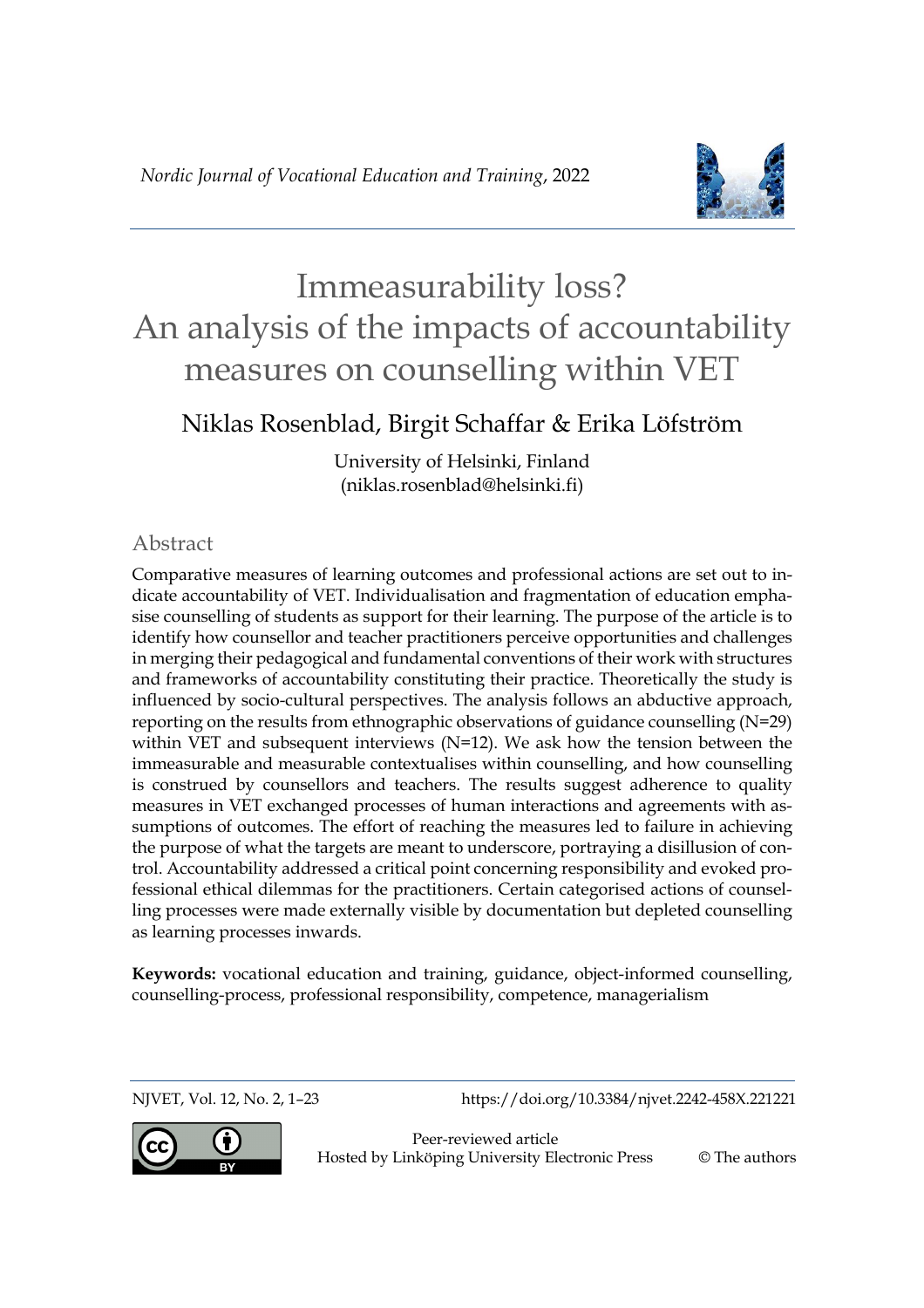# Introduction

A central aim of managerialist reforms of public sector administration has been to give more institutional autonomy in exchange for measurable evidence of quality (Savoie, 1995). These measures are set out to indicate effective use of financial resources, indicating accountability of public organisations, like education (Biesta, 2010). Looking at vocational education and training (VET)<sup>1</sup> through the lens of Hood's production mode (Hood & Peters, 2004), two parallel trends can be observed. The first involves approaches of competency-based training (CBT), where production focuses on optimising certain skills, categorised as competence, which outcomes are readily observable and therefore measurable (Allais, 2014, 2017; Billett, 2014b; Raggatt & Williams, 1999). Due to a global shift toward qualifications framework, CBT is today operating in ways that are interconnected to control-systems generating internationally comparative financial incentives (Allais, 2014, 2017). The second trend is the influence of managerialism on educational interpersonal work. That is, management by measuring outcomes of work, coined as 'New Public Management' (NPM) by Hood (1995). NPM switches focus from work-processes and content to introduction of measures of work, and the fulfilment of measured criteria (Ball, 2017; Hood & Peters, 2004).

In parallel with reforms toward managerialist governing, individualisation of learning has expanded rapidly (Biesta, 2010), and educational guidance counselling (later counselling) is seen as an important support for students individual learning and development (Mikkonen et al., 2017; Vehviläinen, 2001, 2014). Within counselling of VET students, impacts of CBT and NPM have become apparent (Rosenblad et al., 2021) and pedagogical concepts are introduced to portray the growing post-reform field of counselling. Yet, little research has looked at counselling within VET as support for learning. The purpose of the article is to identify how counsellor and teacher practitioners perceive opportunities and challenges in merging their pedagogical and fundamental conventions of their work with structures and frameworks of accountability constituting their practice.

Background: VET reform and managerialist implications on interpersonal work VET reforms implemented in Finland during the past decade (about 2008– 2019) have aimed at improved levels of skills, employability, educational productivity, financial efficiency and effectiveness (see Finnish National Agency for Education [EDUFI], 2015; Finnish Ministry of Education and Culture [FMEC], 2017b, 2020). Against the curriculum-based VET introduced in the early 1990s a contrast toward individualised CBT and qualification requirements (QRs) (FMEC, 2017a) occurred as sharp and prominent (Isopahkala-Bouret, 2013; Kontio et al., 2019). The effort to commit individual progress to the framework of QRs is materialised within the 'personal competence development plan' (PCDP) compulsory for all students in VET (FMEC, 2018). Accordingly, constraints of the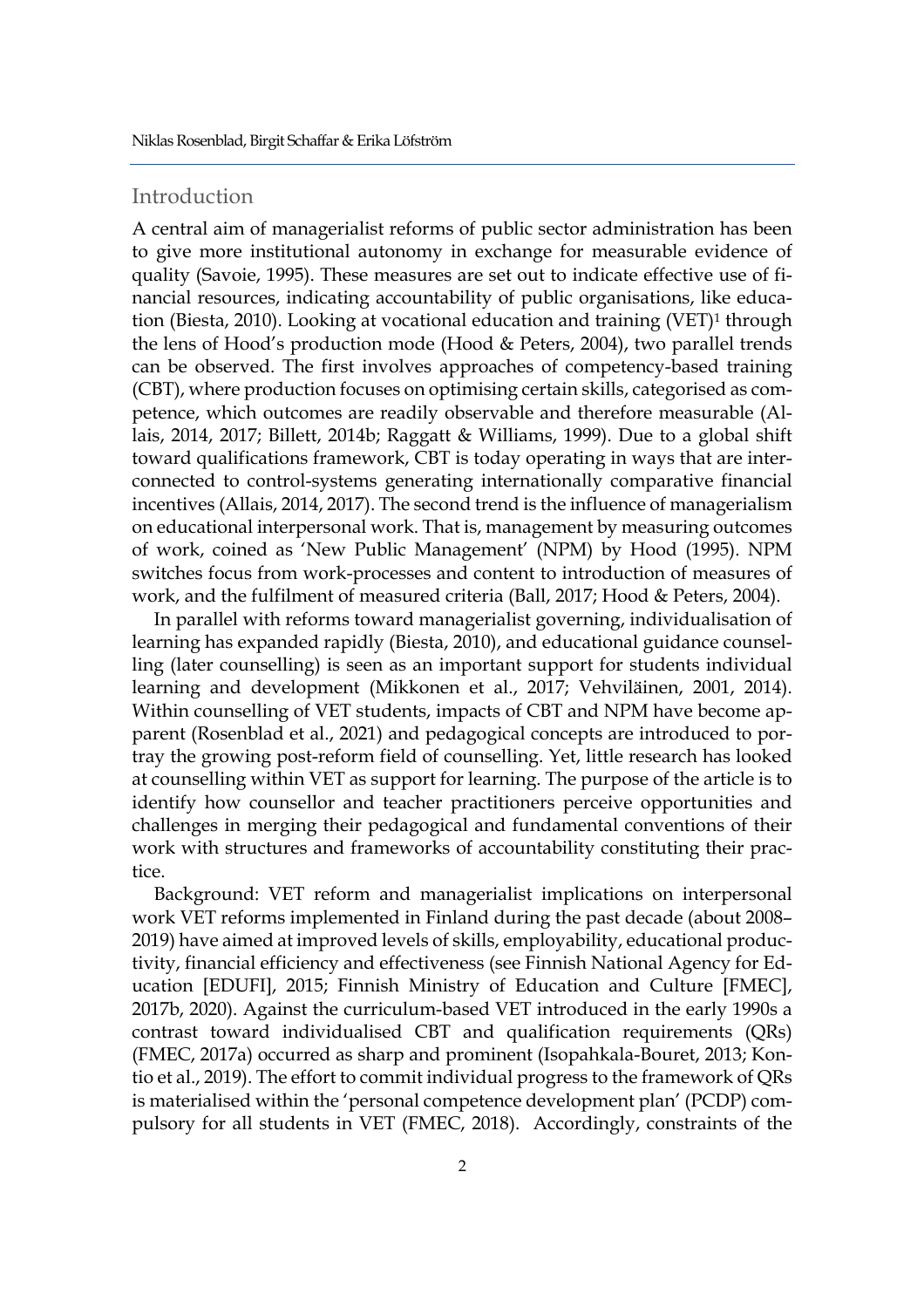new VET have become a question of individual counselling of the students. By terms of support for self-efficacy and self-governing (Nokelainen et al., 2018), accrediting of prior knowledge (Andersson & Fejes, 2011), and 'meeting of the students needs' (FMEC, 2017b) by counselling have been widely introduced in VET (EDUFI, 2020; cf. Onnismaa & Pasanen, 2020). Students' counselling has evolved into a distinct area and, as a responsibility stretching beyond the immediate system of VET, toward compulsory education, career services, unemployment agencies, and the labour market (EDUFI, 2021).

Biesta (2010) argues that the categorisation of outcomes of educational work as 'ends of professional action' has led to certain measures of actions becoming comprehended as evidence of effective intervention. In complex systems, measures are indeed to some extent important indicators of development or change, but an overfocus leads to problems, fading out fundamental educational aspects beyond measures of 'desirable actions.' Also, he argues that an over-rationalised measuring outdates democratic discussions about 'what education is for,' and what 'good education is' as unnecessary, because concerns about values informing what we measure cannot be derived from what is measured (Biesta, 2010; Schaffar, 2021). Essential parts of educational work are merely not separable from sensibility, reflection, and situational judgement. If the rational and measurable begin to constitute overall means of interpersonal work, here specifically educational work, they obscure what is valuable to do under situational contexts and blurred circumstances (Bornemark, 2018a, 2018b; Schön, 1983; Tyson, 2017).

#### **Prior research on counselling within VET**

The meaning of counselling is normally viewed as a helpful tool for the individual in difficult situations and to support proceeding through fragmented institutional systems. Prior research has shown that counselling sometimes is added as individually applied solution for problems that are structural to their nature (Billett & Pavlova, 2005; Brunila et al., 2020; Onnismaa & Pasanen, 2020; Peavy & Auvinen, 2002). For instance, Brunila et al. (2020) focused on projects directed to young people 'at risk.' They identified counselling taking place as behavioural governance, forming the 'individual self' becoming the smith of own successes or failures, such as employability, accepting own poverty or the oppression of others, despite the fact that unemployment, fatigue or exclusion remains a structural problem of labour, society, and policy (see also Brunila, 2013; Brunila & Lundahl, 2020; Järvinen, 2020; Masoud et al., 2020). The expansion of counselling can also be explained by promises of modern individualism, including phenomena such as self-development within a marketised self-fulfilment project. Educational counselling, however, is mainly expanding due to envisioned affordances in systems where individuals do not reach desired levels of success without individual support and advice (Vehviläinen, 2014, p. 34f).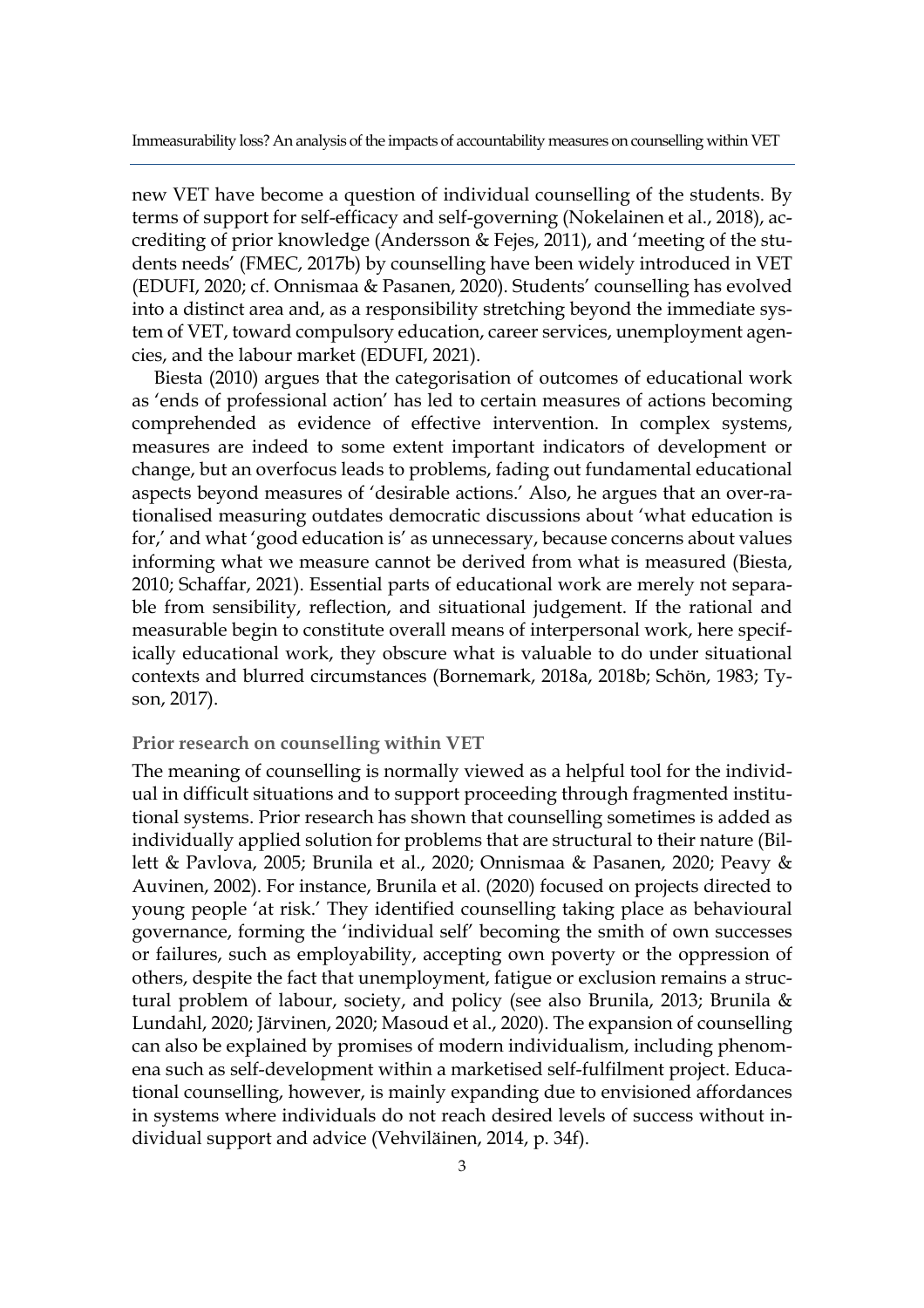Vuorinen and Virolainen (2017) emphasise that attempts to develop counselling systems within VET should recognise the disjointedness and long-term effects of counselling. Mikkonen et al. (2017) show that students' responsibility of requesting guidance might be crucial for how learning at the boundaries of workplaces and VET turn out. As a result, courage in taking initiative and commitment to guidance processes may bear consequences for development of expertise in a longer perspective. Workplaces are committed to different requirements and pressure of production, which form guidance, and the results of learning, in unpredictable ways (Mikkonen et al., 2017). Further, Billett (2014a) has described the complexity of how subjective learning arise and develop at workplaces, and the opportunities or challenges of knowledge transfer to new situations through guided processes of everyday work activities and intertwined interactions within VET. Billett (2006, 2009, 2018), Jørgensen (2008, 2015), and Bohlinger et al. (2015) have considered guidance as bridging school-based and work-based arenas, showing their diverse learning cultures, shedding light on the uncertainty of individual agency depending on occasional aspects where vocational 'career' seldom was a matter of choice. Yet, counselling in terms of career-guidance yields support of instrumentalities like career skills and career 'competencies' [sic!] that extensively have been introduced to VET (e.g. Bårdsdatter Bakke, 2021; Hooley & Rice, 2019; Hooley et al., 2013; Magee et al., 2021; Moreno da Fonseca, 2015; Okolie et al., 2020).

Research on counselling has often emanated from academic disciplines through theories and methods legitimate for the disciplines in question, which is the reason for its fragmented nature (see Vuorinen & Sampson, 2002). There are cross-disciplinary exceptions indeed (as Onnismaa et al., 2000a, 2000b, 2004). Accordingly, research focusing on (un)employment and transitions from VET to employment (e.g., Brunila & Lundahl, 2020) have questioned if counselling can be considered as support for emancipation or should just be seen as a gearwheel in the mechanism of power structures. Most likely, it is both (see Onnismaa & Pasanen, 2020; Vehviläinen, 2001, 2014).

## **Object-informed counselling processes**

Vehviläinen (2014) considers counselling interactions as taking a stance from sociocultural objects of focus, moving towards their reaching or change. When objects are defined and agreed upon through collaborative and dialogical interactions, they can support the coordination and structuring of counselling processes. As a pedagogical process, subjective and social motives are connected to the objects of focus, and therefore encourages counselees' taking responsibility for their own actions. That responsibility materialises as a joint effort in connecting to the world. In a narrower sense, the core process of counselling can be shaped as serving a meaningful purpose to the counselees' own life, supporting learning and development of agency. This leads to possible redefinition of objects and enable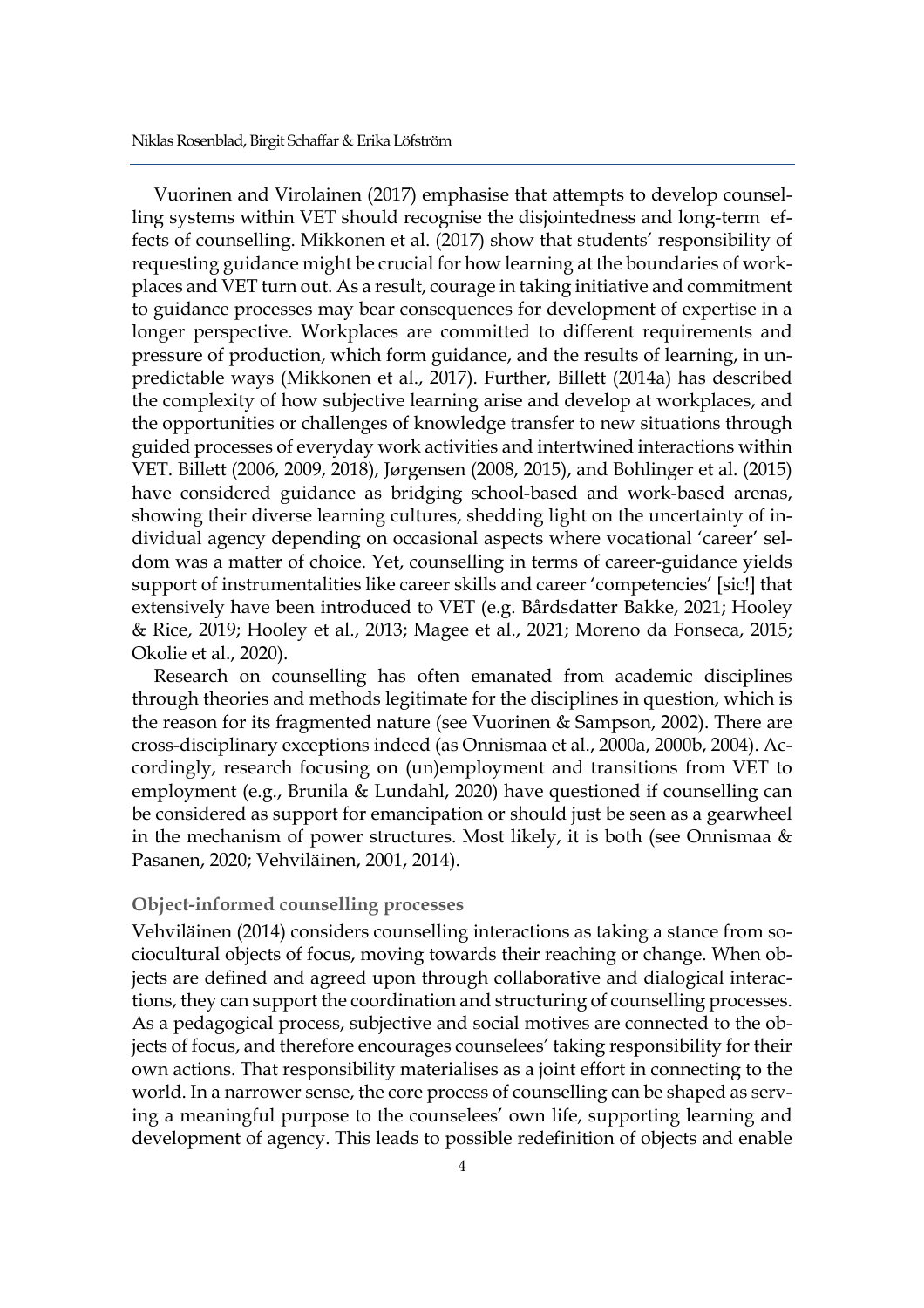the definition of new ones over time (Eteläpelto & Paloniemi, 2013; Vehviläinen, 2001). Within Finnish VET, counselling is committed to roles of study coordinating and, as a 'responsible co-author' of students (individualised) 'competence development.' These kinds of roles are extended over multiple intertwined activity systems (Engeström, 2014), like work-based and school-based environments (Jørgensen, 2008). The objects are shifting between short- and longer-term focus within counselling processes, where they function as intellectual and communicative artefacts (Säljö, 2014). Objects can, thus, be considered meaningful for the planning and proceeding of the counselling – and learning – process, and effective tools for the institution employing counselling. Such considerations of object can also connect the process to social and subjective meaning from where agentic actions emerge (Billett & Pavlova, 2005) for both the counselee and the counsellor. Vehviläinen has identified counselling actions taking their stance from situationally followed lines of action, that is orientations, such as support, problemsolving, and exploration of experiences. These can further be distinguished within proactive and reactive methods that can support the structuring of the counselling seen as process driven (Vehviläinen, 2014). These methods portray process-driven counselling at the boundaries of systems, which shifting objects are 'boundary objects', and the collaborative processes, through which the objects are found, as boundary crossing (Akkerman & Bakker, 2011). A fundamentally different way of comprehending counselling would be as merely a coaching tool with aims to reach specific instrumentalities, following given schemes, and via fixed conditions be assumed as an efficient and effective production-driven procedure rather than a process (Vehviläinen, 2014, p. 111ff).

The diverging expectations from the systems connected to counselling generate different contradictions (Engeström, 2001, 2014). There are discrepancies between setting fixed outcomes of CBT (Allais, 2014; Wheelahan, 2009, 2015) and to regard these as constituents of learning processes. There is a contradiction emerging between the measures of action as quality and the comprehension of innovative work processes (Ball, 2017), visible as, e.g., paradoxes of NPM (Hood & Peters, 2004). Vehviläinen (2014) points out that any contradictions of the counselling process needs to be kept visible if the supervisor is to remain at the service of the counselee's learning.

From this perspective, to be at the service of the counselee's learning, counselling as pedagogical practice within VET is not much researched. Moving toward individualisation, accountability and managerialist governing of both education and professional work we explore the compatibility of the above notion of counselling with the global trend in VET. For us, this becomes a question of (im)measurability.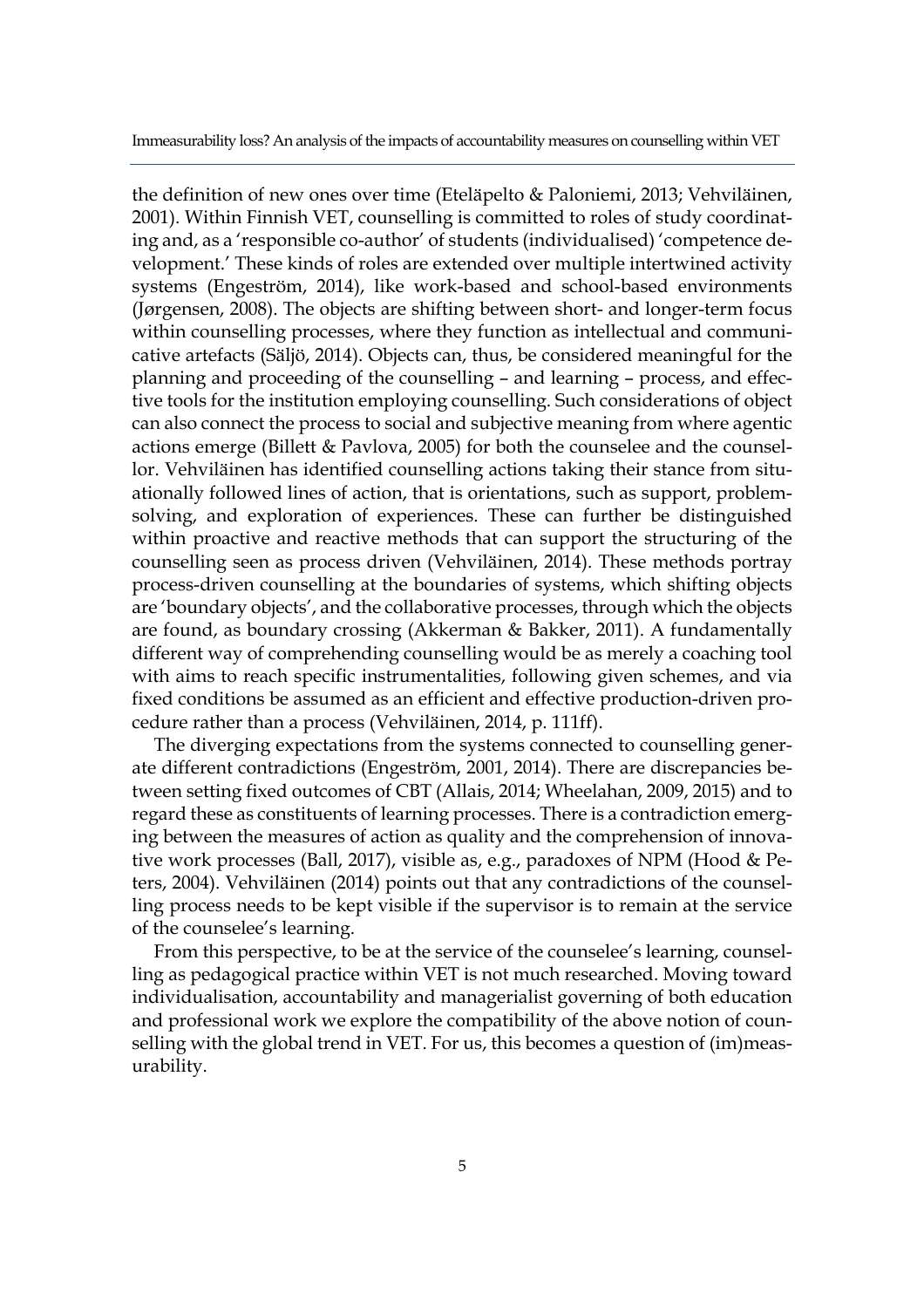To review the tension between the immeasurable and measurable dispositions, we ask:

- 1. How is the tension between the immeasurable and the targets of measurement contextualised in counselling?
- 2. How do counsellors and teachers construe counselling?

# Method

The study is part of a design-based research (DBR) project (Rosenblad et al., 2020). The DBR (see also Anderson & Shattuck, 2012) began (2018) through identifying needs of research-based knowledge concerning counselling within VET. Out of a total of 96 VET schools in Finland, two organisations participated in the DBR. After initial information sessions, twelve (N=12) counsellor and teacher practitioners consented to participate in the study; four and eight from each school, respectively. The criteria for participation included defined responsibilities in counselling committed to responsibilities within students' 'personal competence development plan' (PCDP) which is implemented in Finnish VET due to the reform toward CBT (FMEC, 2018).

The consent was continuously monitored throughout the process to ensure that participation was truly voluntary. That is, research participants' right to give informed consent, withdraw consent, or continue consent. This concerns all the persons; practitioners and students observed and/or interviewed.

The participants were informed about how data anonymisation and data storage would be managed, and about methods, reporting and publishing. At the meetings held at the beginning and end of each DBR cycle, preliminary results were fed back in anonymised form along with discussions to support the participating organisations. No other incentives were used. Avoidance of any harm was a priority in the research. The study did not involve elements that require an ethics review in Finland (i.e., research involving intervention in the physical integrity of research participants; deviation from informed consent; research involving participants under the age of fifteen being studied without parental consent; exposure to exceptionally strong stimuli; risk of causing long-term mental harm beyond that encountered in normal life; or security risk) (Finnish National Board on Research Integrity, 2019).

The analysis process unfolds as an abductive approach put forward by Timmermans and Tavory (2012). The method is argued as suitable where sufficient experiences of the observed practice and knowledge of theories are used to produce new insights based on unexpected empirical findings. The method involves a moving of focus back and forth between existing theories and the produced data. Existing theories are used to understand observations, and new theory can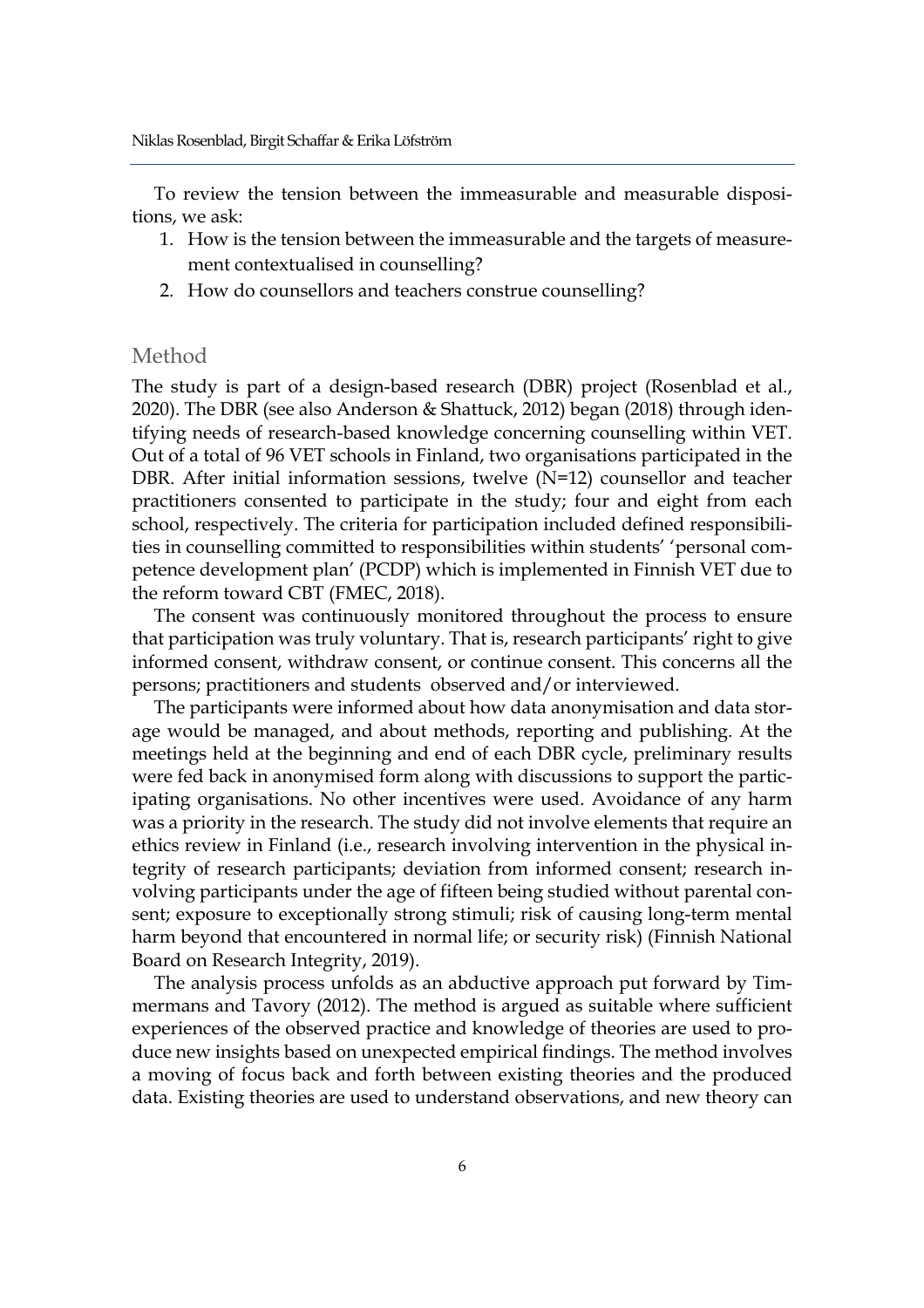be constructed where existing theories cannot fully explain an observation. Accordingly, the existing theories are strengthened and the gap between theory and empirical evidence decreases (Timmermans & Tavory, 2012).

#### **Research-design and data**

Within cycles of DBR, two complementary datasets were produced by Niklas Rosenblad during summer and winter 2019–2020. The first dataset (D1) was based on ethnographic observations (Charmaz, 2014, pp. 35–54) and the second (D2) on semi-structured interviews (Kvale & Brinkmann, 2014).

The first dataset (D1) was produced during summer and autumn 2019. This consisted of 29 participatory observations of counselling opportunities including discussions and planning in which counsellors, teachers and students participated to set up or update the students' PCDPs. The data (D1) comprise 78 pages of transcribed notes. The observed counselling sessions lasted about one hour each. Sometimes, in addition to a student and the responsible counsellor, a VET teacher or special education teacher also participated. Two group counselling sessions of three- or four-hours' duration were also observed. In these, a counsellor, a teacher, and a special education teacher participated together with a group of 20–30 students. Occasionally Rosenblad also participated in informal discussions, lunch or coffee breaks with the informants and her/his colleagues. The researcher's focus during the observations was on the constitution and collaborative emergence of counselling, and which kind of themes were raised in the counselling sessions, by whom, and what kind of further agreement were made.

Due to a thematic analysis approach, looking for relationship between objectinformed counselling and the data D1, eight themes were identified. These originated from the data as either directly, or as informed by, e.g., Vehviläinen (2014), Andersson and Fejes (2011), and Allais (2017). The themes were, Autonomy and wishes about future, Counselling culture, Counselling process, Interaction and collaboration, Stigma and personality, Psychosocial support, Structure and qualification frameworks, and Prior knowledge and earning of competence. As a following stage of the analysis, semi-structured interview questions were construed based on the themes. The interviews (N=12) were conducted during winter 2019– 2020 and lasted about one hour each. During the interviews, the interviewees were first asked to describe a typical workday during the past six month. Second, they were asked to explore meanings within the identified themes from D1. Lastly, the participants were asked what they perceive as 'good' counselling, and whether such can be provided in their every-day work and to elaborate in cases of negative or positive answer. The interview data (D2) consisted of 120 pages of text transcribed from voice recordings. The Atlas.ti software was used to aid the thematic analysis process.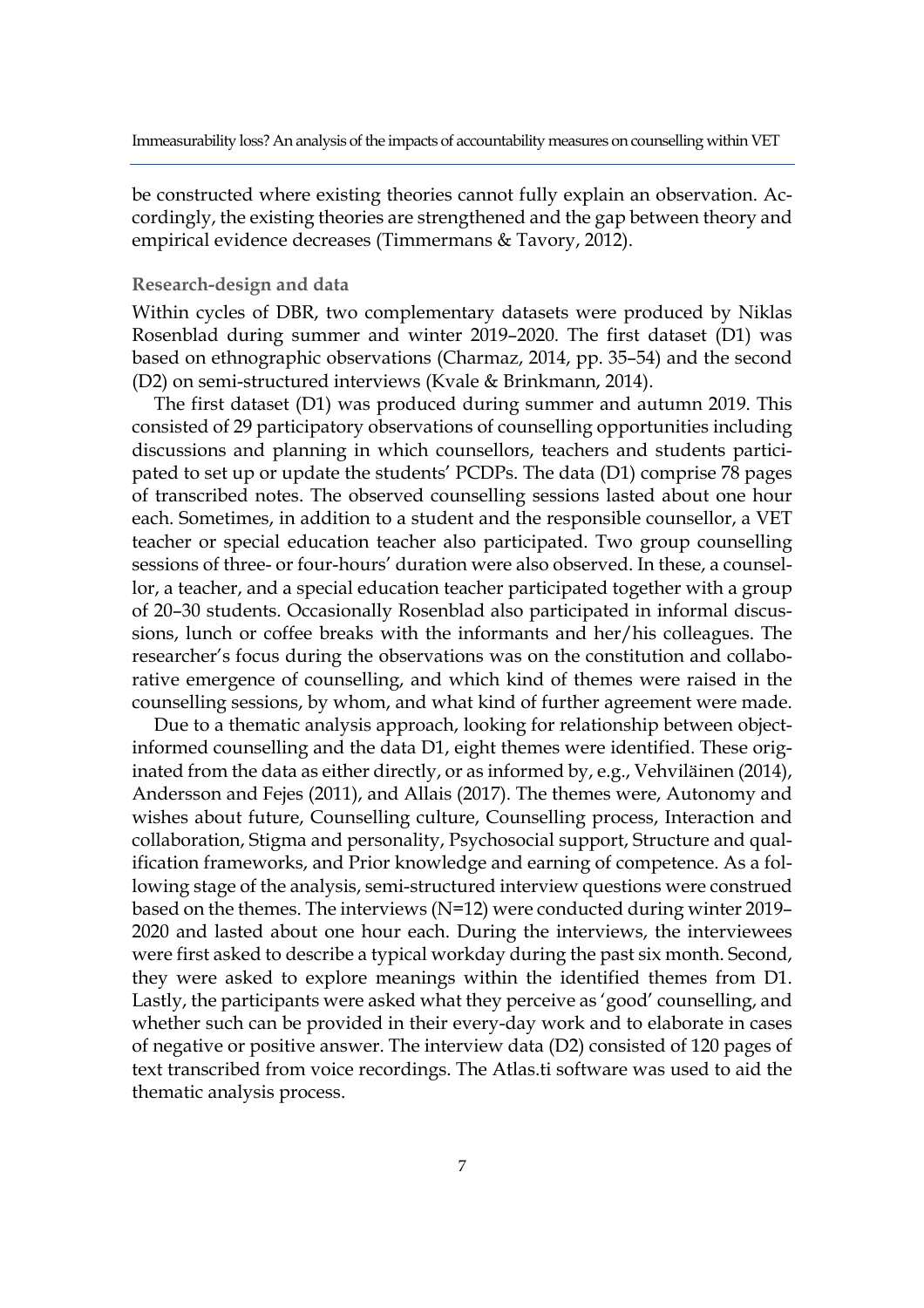In finalising the analysis process, the data (D1 and D2) were handled as an entity. Thirty-one themes emanated from the data either directly through the conceptual model of object-informed counselling (i.e., Vehviläinen, 2014) or as abductively informed by our readings of Biesta (2010), Ball (2017) and Wheelahan (2009, 2015). In the following analysis process, the themes were explored by returning to the data, analysing the overlap between themes, their relations to each other, patterns found in these relations, and their resonance in the theories. Examples of the most representative themes are, Empathy, understanding and agreements (41 quotes); Structure of PCDP (34); and Mechanic performance (work) (26); PCDP as documented process (16). The themes are listed in Table 1.

*Table 1. Abstracted themes, number of themes (n) within the abstracted themes, and themes coded in the data (D1 and D2).*

| <b>Abstracted theme</b>                                         | Themes (n) | <b>Theme</b>                                                                                                                                                                                                                                                                                                                                                                                                                                                                                                 |
|-----------------------------------------------------------------|------------|--------------------------------------------------------------------------------------------------------------------------------------------------------------------------------------------------------------------------------------------------------------------------------------------------------------------------------------------------------------------------------------------------------------------------------------------------------------------------------------------------------------|
| <i>i</i> . Instrumental<br>control & quality<br>assurance       | 7          | Comparative skills; Competency-based; Detail measure and<br>control; Instrumental (learning outcome); PCDP as docu-<br>mented progress; Quality (-assurance, data production);<br>Tools & Instruments.                                                                                                                                                                                                                                                                                                       |
| ii. Targets of<br>measurement &<br>expectations of<br>causality | 9          | Accredited knowledge and Assessment; Administration,<br>Measure and data production; All the rest is just 'counsel-<br>ling'?; Career as 'chain of choices'; Categorised work-du-<br>ties; Information as duty of counselling (one way comm.);<br>Information management system <sup>2</sup> ; Mechanic performance<br>(work); Structures of PCDP.                                                                                                                                                           |
| iii. Immeasurable<br>means                                      | 15         | Contradiction and distortion; Counselling as life manage-<br>ment; Counselling in the moment!; Counselling carries and<br>mirror processes; Despair; 'The' IMS <sup>2</sup> model of counselling;<br>Drop out; Emotions, motivation and meaning (learner); Em-<br>pathy, understanding and agreements; From experiences to<br>knowing; Professional team; Quality (in practice); Sensual-<br>ity, judgement, 'values about good counselling'; Subject to<br>collective and back; Subjective needs (genuine). |
| Totals (n)                                                      | 31         |                                                                                                                                                                                                                                                                                                                                                                                                                                                                                                              |

The analysis was followed by a process in which we abstracted the themes. Here, it became increasingly clear that the tension between immeasurable and the measurable was mediated through the production mode (Hood, 1995; Hood & Peters, 2004) by learning outcomes, more precisely between processes enabling learning outcomes on one hand, and across operations within interpersonal work processes and measures of its actions on the other. This process resulted in the recognition of three abstracted themes: (i) Instrumental control and quality assurance, (ii) Targets of measurement and expectations of causality, and (iii) Immeasurable means. The third abstracted theme emerged from and within the first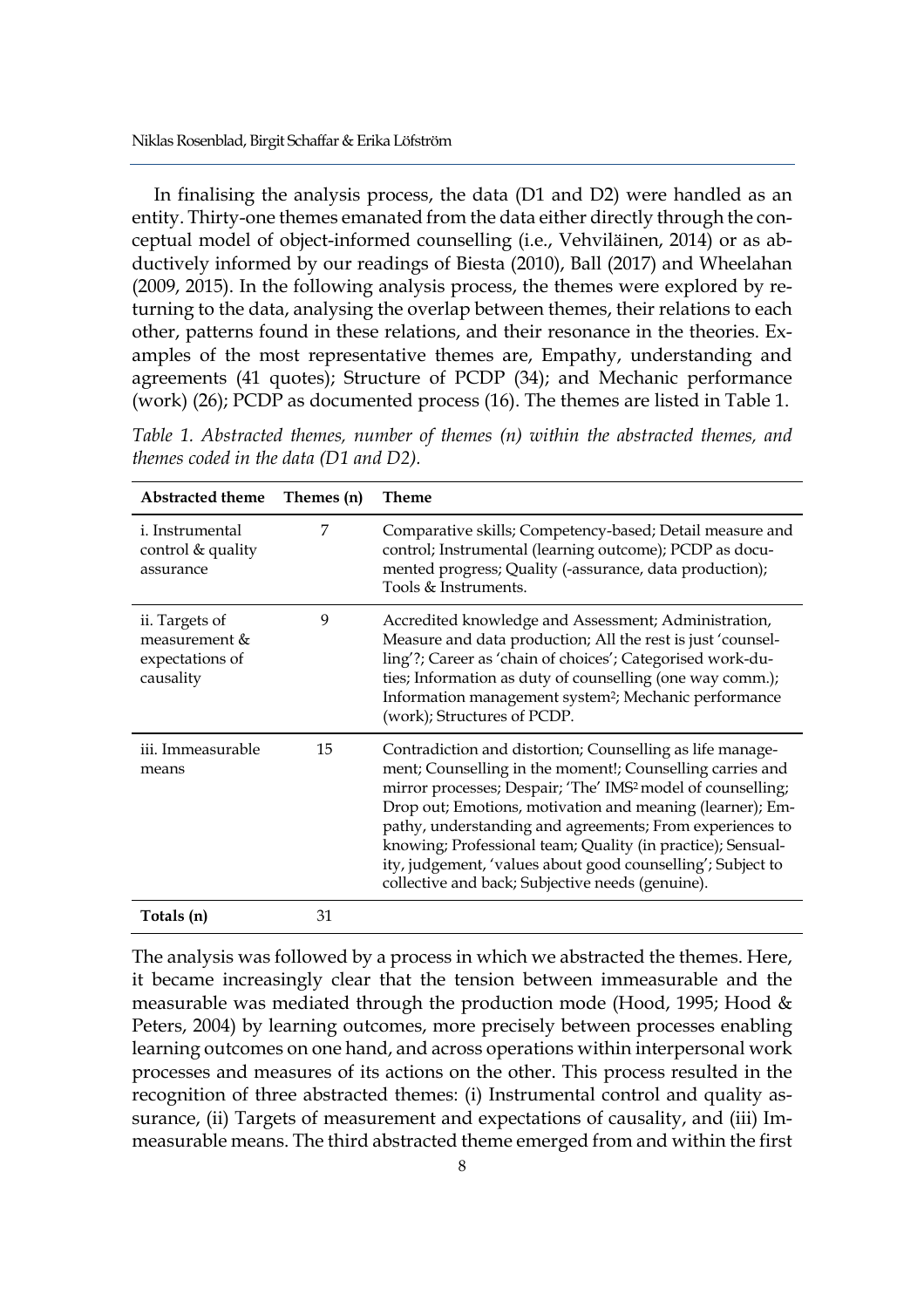and the second. We found the third abstraction escaping systematic actions of sorting, reminding of latent tendencies. The Immeasurable (iii) seems therefore to go underneath the other abstractions (i and ii), sometimes questioning their constitution. Although the Immeasurable (iii) is comprehensively represented throughout the data (see Tables 1 and 2), attempts to thematise their emergence occasionally tend to make expression of them disappear.

To construe an adequate level of consensus of the key observations, we discussed at some length five interview transcriptions that were identified as particularly interesting, fruitful, or troublesome. This procedure worked to validate interpretations and our agreement on the main findings. We provide excerpts from the data to illustrate the results. In these excerpts we have used the following abbreviations: cut-off word<; emphasised word; removed part inside quote […]; and [contextual/situational belonging].

The frequencies of coded themes within the abstracted themes and the data (D1/D2) are presented in Table 2.

*Table 2. Absolute frequency of quotations emerging throughout the data (D1/D2). Abbreviations are Gr=Groundedness of themes (number of quotations coded by a theme) and GS=Number of themes in the abstracted themes (i/ii/iii).*

|                                                        | D1      | D2       |               |
|--------------------------------------------------------|---------|----------|---------------|
|                                                        | $Gr=88$ | $Gr=175$ | <b>Totals</b> |
| i: Instrumental control & quality assurance            | 27      | 20       | 47            |
| $Gr=47; GS=7$                                          |         |          |               |
| ii: Objects of measurement & expectations of causality |         | 66       | 94            |
| Gr=94; GS=9                                            | 28      |          |               |
| iii: Immeasurable means                                | 38      | 96       | 134           |
| $Gr=134;$ $GS=15$                                      |         |          |               |
| <b>Totals</b>                                          | 93      | 182      | 275           |
|                                                        |         |          |               |

# Results

**Control and quality assurance of personal competence development and qualification**

Let us begin with setting the scene using an excerpt from the researchers' fieldnotes:

About twenty students, a counsellor, a teacher, and me (Researcher) are gathered together in a room. The topic is the students PCDPs and qualification, within which some individual choices of units can be made. How these units are selected in the actual administration system is now demonstrated. Emerging from what is visualised on the white board: the qualification requirements delivered with five initial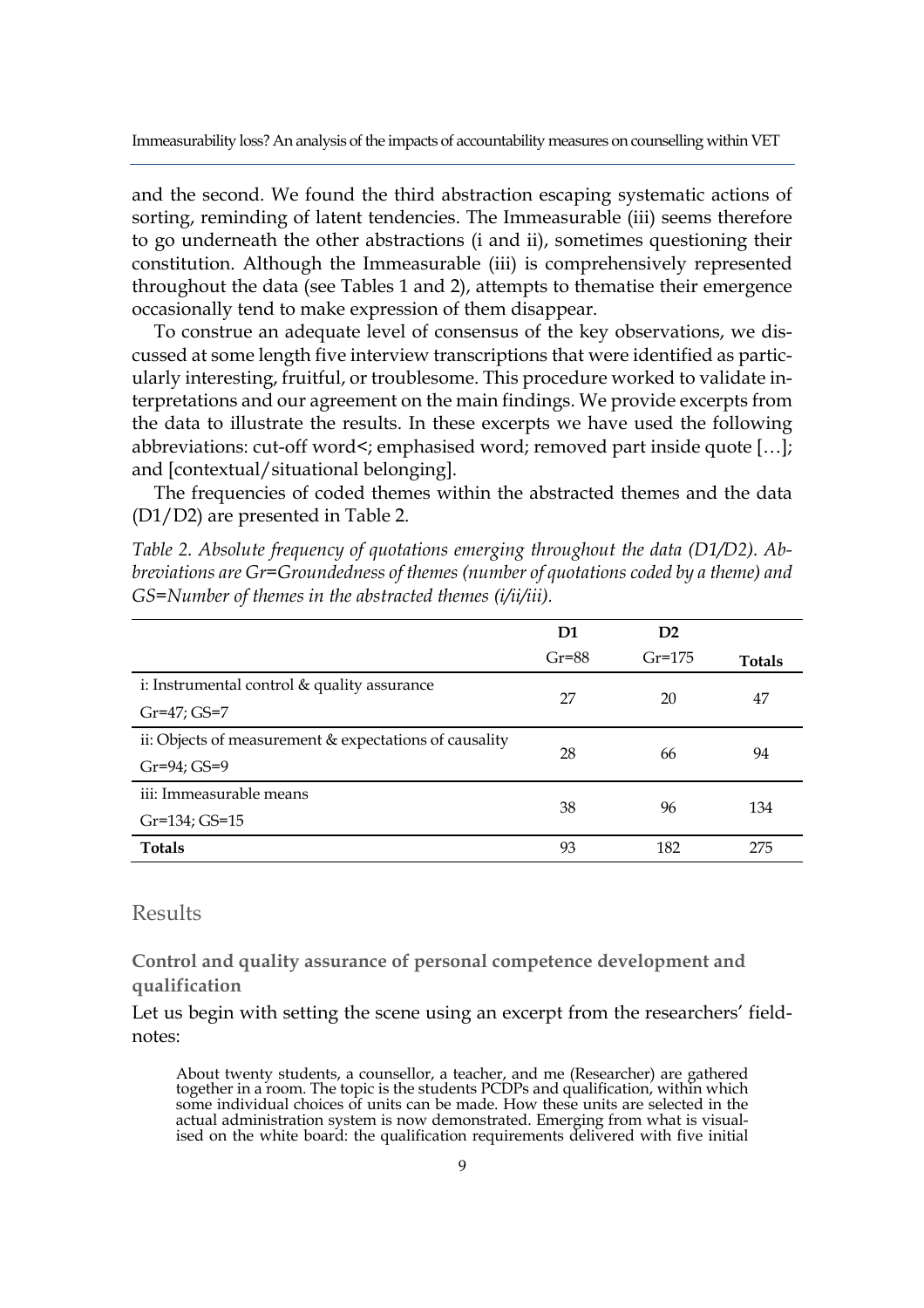words: 'This is your Holy Grail! If you want to seek accrediting of a qualification unit or a moment in such unit, the normal proceeding concerning changes in your PCDP is the following: [...]' (Observation 28)

The vocation-specific qualification requirement (QR) is setting conditions for counselling (via the PCDP) by its stated learning outcomes. As is shown in the data extract, these targets constitute evaluation and accreditation processes of prior knowledge (see Andersson & Fejes, 2011). Together these two are constructing the 'path' of qualifying by pointing at competence yet to be gained. Practitioners perceive this path as limiting possibility for interaction with their students, as described by one counsellor:

Well, it comes from above, these you know, thoughts of that you can control and govern this and that. And if you're not accepting being a subject of this control, and if you don't fill out the forms … then you [the school] won't get any money. And<br>that kind of picture. But that, I think, it's not enough<. It's not it, that gives quality. Certainly, there is another reason why this is strictly controlled and managed. (Interview 5)

It was perceived that the qualification path according to the PCDP as a top-down driven process related to financial incentives and measures rather than showing the condition of VET's quality, or the quality of learning as what they pedagogically consider quality to be about. A counsellor illustrated this as follows:

I've always said that the important thing is to build a good whole for the students, a<br>good path and that. […] On the other hand it [the PCDP] has gone to this overstated, you know, the control and like this. I don't think that is the solution now. It's a matter of this contact and the human meeting. I cannot emphasise this enough, and why is<br>that so hard to understand! […] The reports and the forms that we have don't really support building-up of this [PCDP] plan either. [...] And maybe it's all that work, that gets frustrating sometimes. When you know what a huge amount of work there<br>is beyond, while it's maybe expected that the focus is only on those targets [in the PCDPs]. (Interview 5)

We interpreted that the counsellor's faith in 'the good whole […], a good path and that' were based on a thinking of a process-driven approach, where objects of focus should be jointly identified, and chosen by consensus. Namely, throughout the data, such objects were found. They were related to personal, social, and situational meaning, concerning issues that not seldom were committed to a problem-oriented nature, and associated to life outside VET:

Counsellor: [T]hat is to put pairs of eyes on the students in need of help and guidance. It is so important to sit down and discuss with them, and through these meetings find solutions and a way out [of the problem]. And, to talk to other counsellors and colleagues I think, with the student as person in focus. Maybe this isn't always<br>where you solve the problem, but the absolutely most import thing is to have the<br>time to talk to others. (Interview 9)

Practitioners perceived the 'personal competence development plan' (PCDP) traded approaches of process-driven counselling with mechanical 'structures of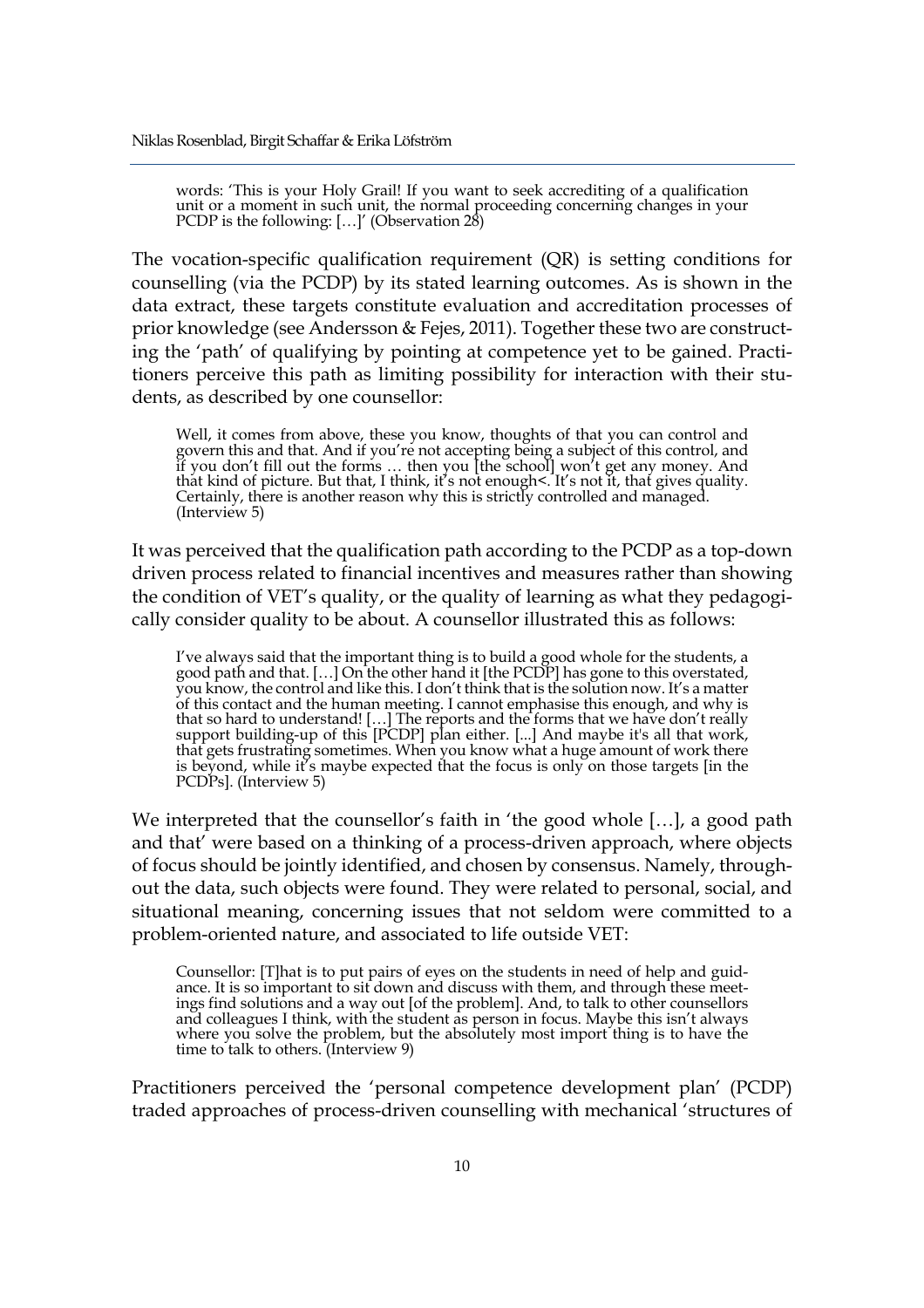control,' individualising the person to a technologically constituted development. Desirable individual 'needs' (e.g., Brunila & Lundahl, 2020) were perceived as 'pushed to fit' the structures (of PCDP and QR) instead of constituting a holism by jointly found 'ways to go' meaning for the counselee. The structure was comprehended as a strict 'plan-to-proceed' as documented within 'reports and forms' set as instrument forming not only student's technical progress but measuring the achieved results of that model. Here, a construction of understanding was needed to emphasise the meaning of learning and to 'know where we are going' in relation to QRs, because the PCDP was perceived as including neither such meaning nor direction.

Teacher: [T]o get it [tasks/units within QR] transferred to the students with language they can understand, so that they know where we are going… Because, if one is presenting the qualification requirements so< [silences]. […] We have put down what it looks like in our own profession, with 'a flowchart,' as we try to show […]<br>and explain this QR kind of thinking. (Interview 6)

The QR fails in pointing at objects informing counselling and leaning processes. So, as to suggest objects informing these, the practitioners tried to commit the targets in the QR with individual and social meaning to make them understandable or reasonable. This creates a disparity; 'quality' related to efficiencymeasures was considered as 'another reason' whilst quality of a 'genuine' individual path was related to objects of 'something else.' Something that, however, forms holistic learning in terms of a 'good whole' for the student. The practitioners did here to some extent defy the structure of measurement and (neoliberal) 'need' (Brunila & Lundahl, 2020) to meet their students' real need. To do so, they needed to confront a reality beyond the empirically observable one of CBT (affirming Bhaskar, 2008; Billett, 2014b; Schaffar, 2021; Wheelahan, 2009).

**Measurement as management and quality of counselling**

Actions directed towards measured outcomes emerge as central throughout the data. A teacher with counselling duties stated:

[To VET] has been added a staff of people doing things we were used to take care of [psychosocial support, upbringing]. Now we've been left somewhere in between, without a duty in such a sense. More and more we're expected to just fill in papers and forms, PCDPs, and study administrative systems, everywhere. And you can get blamed for things like 'you haven't filled in'… [the forms that] 'you should have!'<br>Well, how are we supposed to have time for that? Everyone expects everything to be documented here [points at the computer]. But how can one document every- thing about like 50 students' anxiety there!<. Why can't we any longer just talk and agree upon things? [...] It's when everything becomes so electronic. (Interview 12)

The practitioners reported being responsible for up to 200 students, including administration of their PCDPs. They also reported on a decade of decreased financial support of VET leading to those students documented with 'approximately' similar PCDPs were categorised as having 'similar needs' and therefore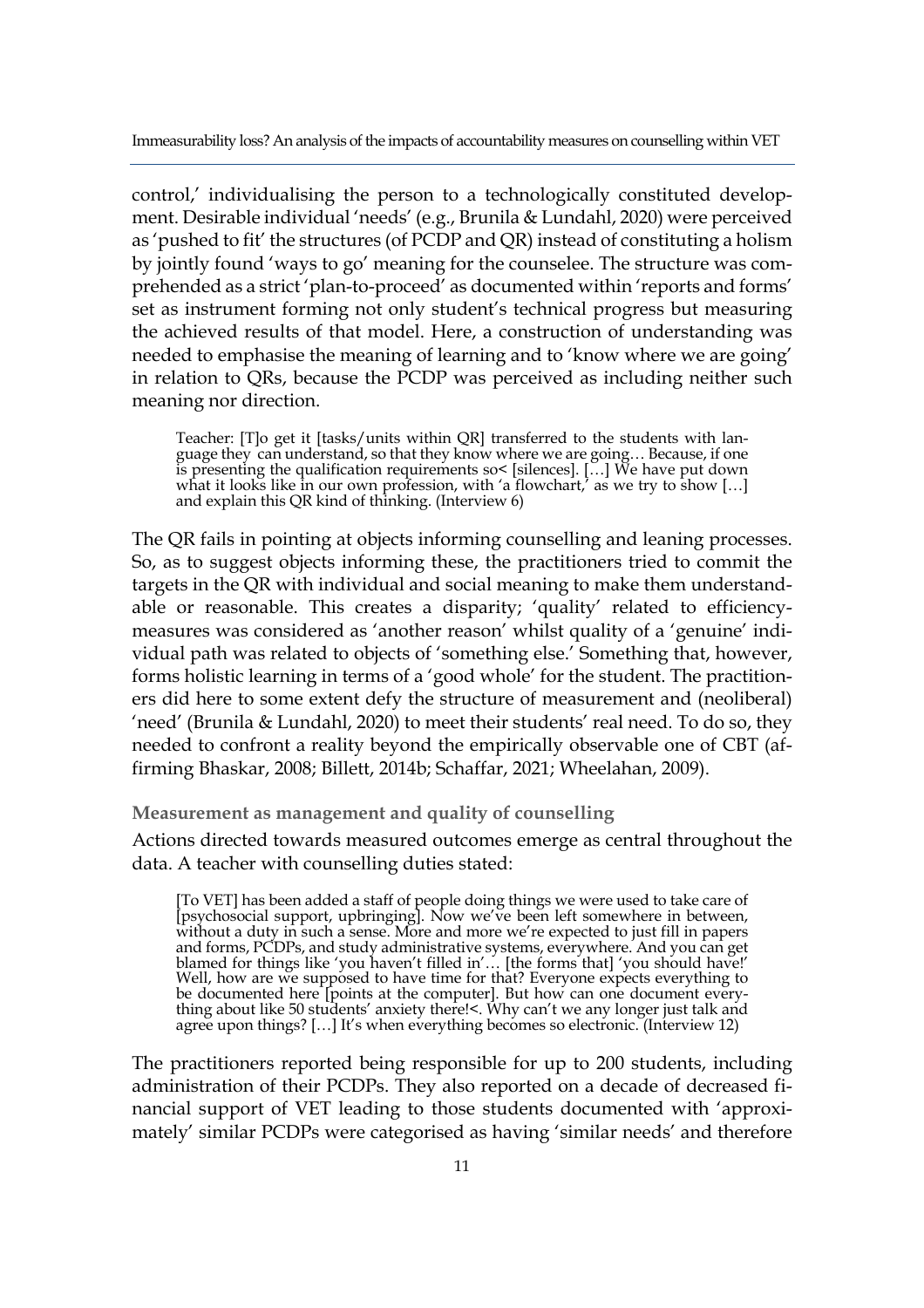placed in same groups. This idea of 'right-person-in-right-group' reminds of notions like 'social engineering' (see Hood & Peters, 2004), here with assessable educational outcomes (Schaffar, 2021) and documentation in the foreground. A counsellor said:

I may think the saddest part with this job is that I feel like I'm the student secretary's extended arm. I feel like [that] because I've to work with full pace at the computer. And some days, I don't even meet any students! (Interview 2)

We asked practitioners expressing similar concerns what consumes their time. Commonly the answers were relating to administrative duties and data-production concerning formations of individualisation. And to 'do what is required' for the students so they get their competence credits in time. As the counsellor continued:

That's sad! Because I think, through those meetings with them [students] is what they really need. And that makes me<. I cannot guide all of them as they would need. It'll be to always do the 'most urgent.' (Interview 2)

Within practitioners' expressions of 'good counselling' they try to see students for who they are, in the genuine meeting with them as human beings. But they also perceive there is too little time for such meetings, since the most pressing problems should always be solved by priority and, at the end, it was merely the latter that could be individually considered.

Counselling is to pay attention to documentation relating their work to considerations of what 'quality' is, as to show that they have done what is 'right' (which gain resonance in Ball, 2017, p. 57–62). However, some practitioners chose other ways. Here a VET teacher with counselling responsibilities compared what practical knowledge is, in comparison to what it is expected to be:

I work according to my ideals, that's what I do. […] It's the same when I'm assisting<br>childbirth at the hospital [as when confronting my students], first I meet the human and then I write down what I'm supposed to. […] This computing and digitalised world has taken over so much, which has been criticised, yet we're going there. […] Inside me there is so much knowledge concerning my students that I cannot get out anyhow [=write down]. (Interview 4)

Some of the practitioners were also, in quite similar terms, describing their choices of strictly deprioritising the data-production. Due to these expressions, it was mediated that such a focus is inadequate. As a counsellor said:

I try to work near my students, physically indeed, but mentally too. So that the threshold to contact me if needed remains low. […] This results in that PCDP documentation becoming a growing backlog. Well, I do the planning thing with them<br>[students], but the technical things, to get everything down on paper and to the systems. […] Usually I do not get that documentation done. (Interview 11)

The system emphasises 'milestones' or given actions to be done and documented at a certain time. These seems to blur an object-informed counselling process with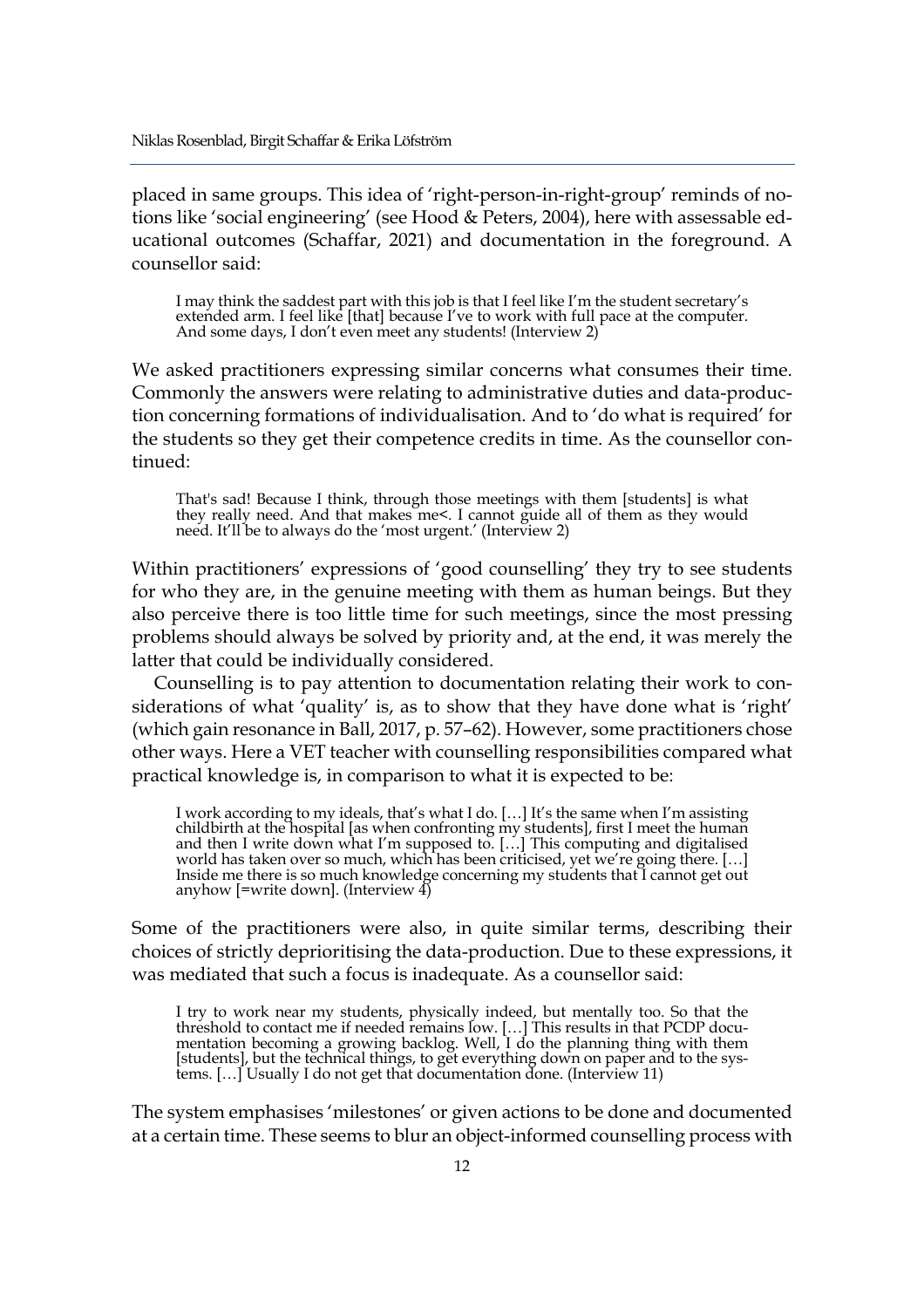a technologically constructed 'correct' scheme of a desirable progress (Vehviläinen, 2014); a beforehand agreement on 'how to act right:'

The expectations [of counselling] are pretty clear. I think they are! But not then [in<br>practice], […] If you go according to all the IMS<sup>2</sup> process schematics and like the 'correct path' it doesn't work. What's so frustrating is one knowing that someone is spending enormous amounts of resources building up processes as tools of 'how to<br>act' that doesn't help us anyway. When it's kind of a real need you don't get any<br>help from those< [systems]. [...] It's this whole as well a totally different. For some [students] it's their message that is crucial, and for some-<br>one else it's their absence [from school/work]. For some, much absence is quite the normal behaviour […] You cannot know that. If there's someone who's always been good on the spot and then suddenly fades, just that might be the deciding thing. [...]<br>There is nothing like the right way in general for everyone. [...] If there's something<br>that deviates from the [usual] pattern of behav when the pattern of behaviour for each individual is so unique. (Interview 11)

Sometimes the focus on documentation leads to failure in achieving the desired purpose the targets of measurement are meant to underscore. The practitioners emphasise that what 'should be done' takes much more to understand than what is described as 'right action' and 'the correct path' at a given moment in time and proceeding. When it is 'a real need,' a focus on the process and not on its outcomes was emphasised (confirming Vehviläinen & Löfström, 2016).

A commonly occurring expressions was that counselling is depending on a wholeness that only can be built on situational aspects, understanding of each other's perspectives and motives. That is perceived as framed by a great amount of uncertainty and mutual constant negotiations, which literally faded due to the focus on 'quality' as instrumental action and documentation. Throughout the data, the practitioners were not seldom through resignation mediating how their action cannot be considered as 'causal' or situationally 'fixed' although some situations might generally 'seem the same' they seldom are when taking a closer look.

Actually, it is the technical expectations that I am frustrated over. Not that one has to plan [the PCDP] but that it doesn't function like that. It's expected like something can proceed just in a certain way, and then [in practice] it doesn't. (Interview 8)

Due to counselling concerning students' PCDPs, expectations of a technologically categorisable approach and an expected progress in a certain direction was prominent (see 'production driven' proceeding, Vehviläinen, 2014).

### **Discussion**

The purpose of the article was to shed empirical light on how counsellor and teacher practitioners perceived opportunities and challenges in merging their pedagogical and fundamental conventions of their work with structures and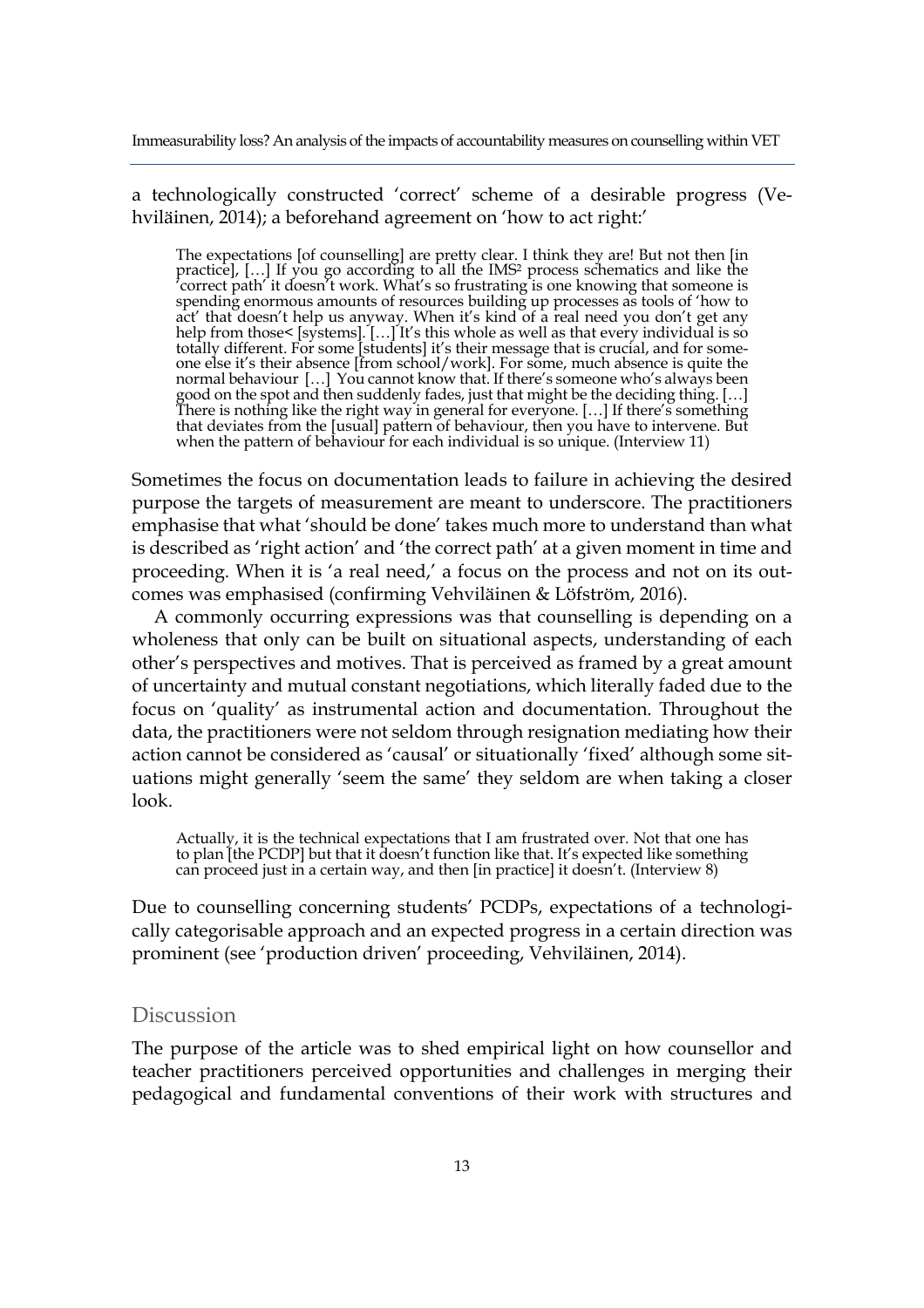frameworks constituting their practice. We have analysed how the tension between the immeasurable and targets of measurement was contextualised in counselling and, how counsellors and teachers construe counselling.

# **Trustworthiness and limitations**

To ensure trustworthiness of the research we altogether discussed interpretations and the analysis until a consensus concerning what could be derived from the data was reached. Due to the DBR process, results have been evaluated and revised through dialogue with the practitioners in the two organisations to seek resonance between observation, interpretation of data, and the interpreted context. The limited number of organisations might reflect local institutional cultures within the results. If the study would have been able to include multiple organisations, it could possibly have resulted in more variation or a more nuanced picture.

The aim of the DBR was to contribute to pragmatic development of counselling, concerning the formation and support of students' mandatory 'personal competence development plan' (PCDP). Due to the short time perspectives, we could not comprehensively respond to that expectation since the results suggest structural problems in the manner in which the VET project materialises and is governed. Further research should focus on whether the results – related to the limited scope of this study – merely report on concerns of local character and national reform consequences, or whether they also reflect global concerns.

# **Measures of quality and accountability within VET counselling**

The results suggest (1) adherence to quality measures in VET exchanged processes of human interactions and agreements with assumptions of outcomes. The striving toward reaching the measures led to failure in achieving the purpose of what the targets are meant to underscore, portraying a disillusion of control. (2) Accountability addressed a critical point concerning responsibility and evoked professional ethical dilemmas for some of the counsellors. Certain categorised actions of counselling processes were made externally visible by documentation but depleted counselling as learning processes inwards. We discuss these main points below.

First, as the results show, processes of counselling have been predefined and staked out in manuals and forms in the organisations' administration systems<sup>2</sup> as to match the structures of PCDPs to the frames of QRs. Technical-managerialist ways of comprehending counselling appear to have accumulated demands of documentation and data production corroborating Stephen Ball's (2017) findings. The results indicate that data production as 'evidence' of quality shows a prominent distinction between applying education to the level of the individual and individualisation, where the latter at least increase the administrative burden (see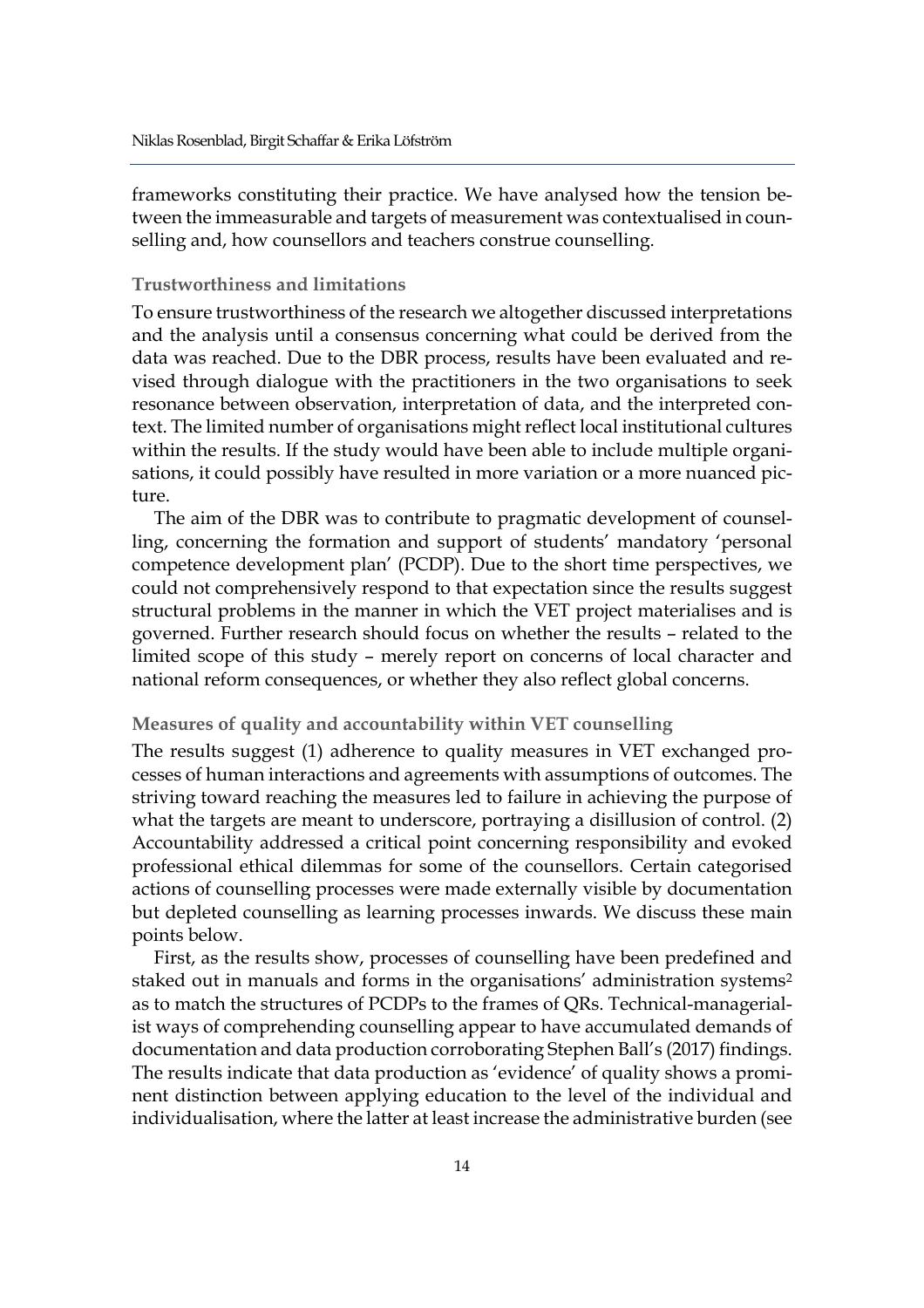Onnismaa & Pasanen, 2020). The results show, that committed to individualisation, management of 'the correct' path stole time from what was considered as forming an individually applied 'good' path. Here, individualisation moved focus away from human meetings, content of learning, confrontation of socio-emotional needs, etc. Rather than a dynamic tool supporting ways in which learning and development were comprehended by the practitioners, the PCDP remained a 'code-based categorising institutional instrument' (Säljö, 2014, p. 235ff). To this point, which we also consider as the main result, a detrimental illusion of control was attached. That is, an illumination of the difference between the immeasurable human consciousness, on which object-informed counselling processes can be based, and the technic-managerial attempts to portray a proceeding that might outward look like such a process. The portrayed proceeding seems influenced by what has been argued as doctrines of socio-technical systems and ideas of production engineering within NPM (see Hood & Peters, 2004). The targets of measurement become the self-strengthening instrument previously 'made' meaningful for the individualised CBT to materialise. Thus, quality assurance has forced a focus on, and a direction toward, the measured outcome, and an information accomplishment of system, which fades out underlaying factors enabling the emergence of the desirable outcome (Schaffar, 2021)

Second, due to NPM, attempts to attribute motives of social and individual meaning (e.g. Billett, 2006; Billett & Pavlova, 2005) to objects that can inform the counselling process (Vehviläinen, 2014) have become corrupt in a sense. Our results show that to commit objects of social and individual meaning to 'paths' of qualification, human consciousness accentuated as crucial within the collaborative counselling processes. Conditions for human consciousness to emerge was paradoxically perceived as neglected, forsaken. However, it is reasonable to assume that every counsellor with pedagogically and professionally reflected aims makes assumptions based on their subjective understanding of their counselees' needs, and that a counsellor seeks to support process-driven counselling whenever situationally required, or their professional conviction concerning support of their counselees learning. Nevertheless, instead of supporting meaningful processes-driven learning, 'staying at the service of the counselees' learning' (Vehviläinen, 2014), the production-driven procedure risks turning counselling into a therapeutic gearwheel within a mechanism where students are coached or 'pushed' in desired directions. Meeting their 'created' needs here match requirements of the system rather than that situational awareness of practitioners' human consciousness could be used to shape institutional scenes the other way around. This loops back to the individualisation vs. applying to individual discussion (e.g., Onnismaa & Pasanen, 2020), but also poses new questions. These concern the critique of the 'transition-machinery' from VET to work (see Brunila & Lundahl, 2020). For instance, the multifaceted question about how the project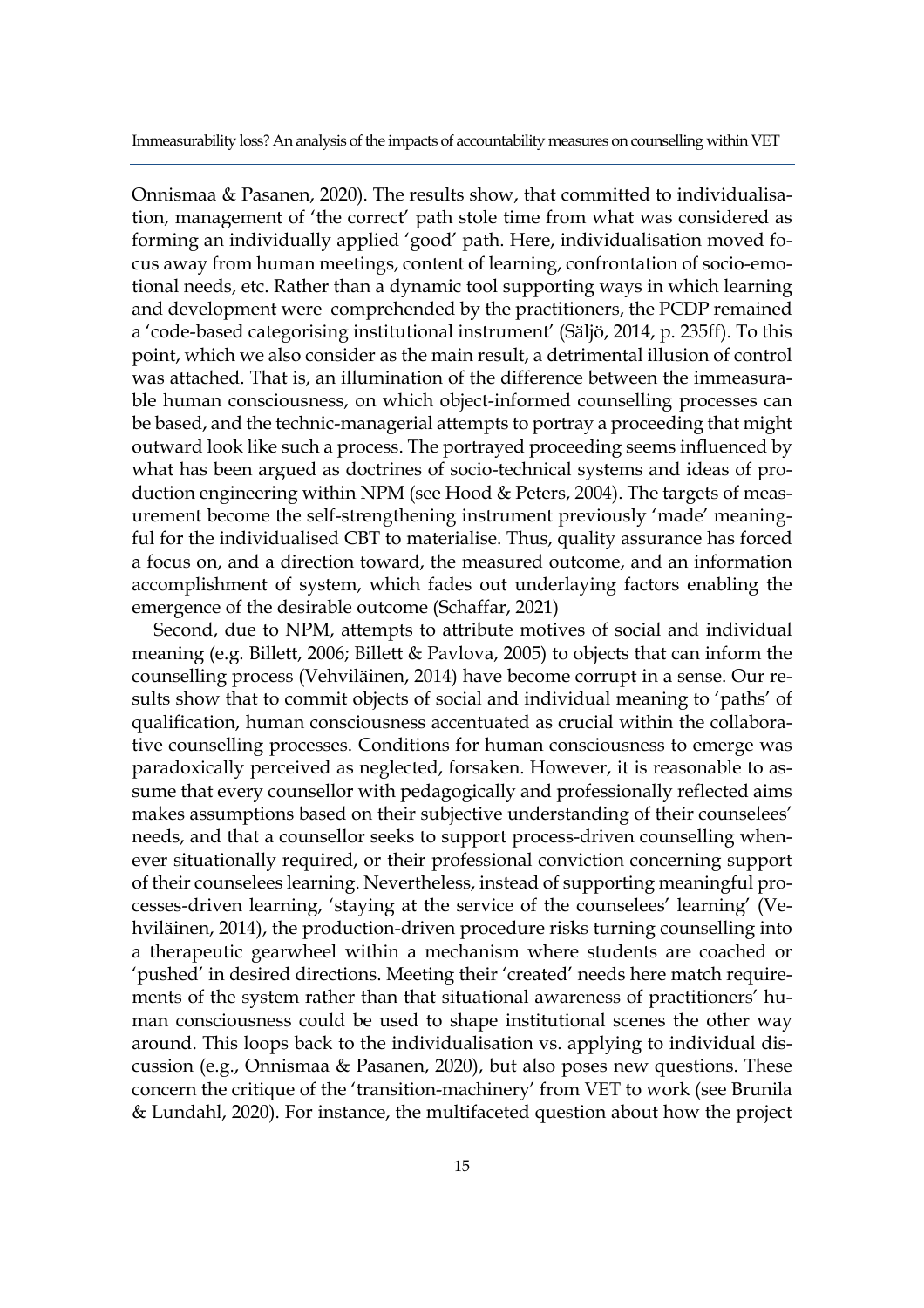of 'meeting the needs of students and working life' (rhetoric by FMEC, 2017a, 2017b) may indeed materialise in the future.

To conclude, just as 'behaviourism denied human consciousness and situational accounts' (Billett, 2006) the trend of accountability forces distinctions comprehended as the 'technological model of professional action' (Biesta, 2010, pp. 32–37) where pedagogy and responsibility does not seem to be central. As to elaborate – in prior prescriptive reforms, practitioners, 'right or wrong,' have sought to work around such 'quality' models to such extent they perceived them as not meeting the 'real' students' needs (Billett, 2014b, p. 10ff). The results highlight such attempts, where the practitioners sought own solutions, although these solutions may lead them into trouble pointing at (managerially) irresponsible actions. And in so doing, the managerialist quality paradoxically loops back to the question about what responsibility is (see Biesta, 2010). The results suggest there is a disparity between students' needs met by acting in responsible ways and individualised needs responded to by terms of accountability. Here, some of the practitioners confront ethical dilemmas emerging between questions concerning public expectations of their work and prospects committed to their professional responsibility. Those questions concern the unclear focus and affordances of their practice; the future of VET and their workplace; the wellbeing of their students as humans; and the quality of educational outcomes seen as the culturally formed standard of the vocational professions dubiously gaining resonance in accountability. To be at the service of counselee's learning (Vehviläinen, 2014), 'good' paths were shown as central. Nevertheless, in settings where these paths became restricted to ever-more tightened frames of the production-mode (Hood, 1995), counselling within VET risks becoming a structure within accountability systems, where it might just simultaneously show evidence of quality outward and be depleted inwards.

## Endnotes

<sup>1</sup> With VET we mean both basic level vocational institutes and adult education centres on upper secondary level, according to European and National Qualifications Framework.

<sup>2</sup> Information Management System (IMS), a platform for quality and management where work performance is based on data production, process mapping, manuals, metrics, and instructions.

# Acknowledgements

This research was supported by research grants from the Swedish Cultural Foundation 2019 and 2020 and a grant from Oscar Öflund Foundation 2019 awarded to the first author. The research is solely the responsibility of the authors. We are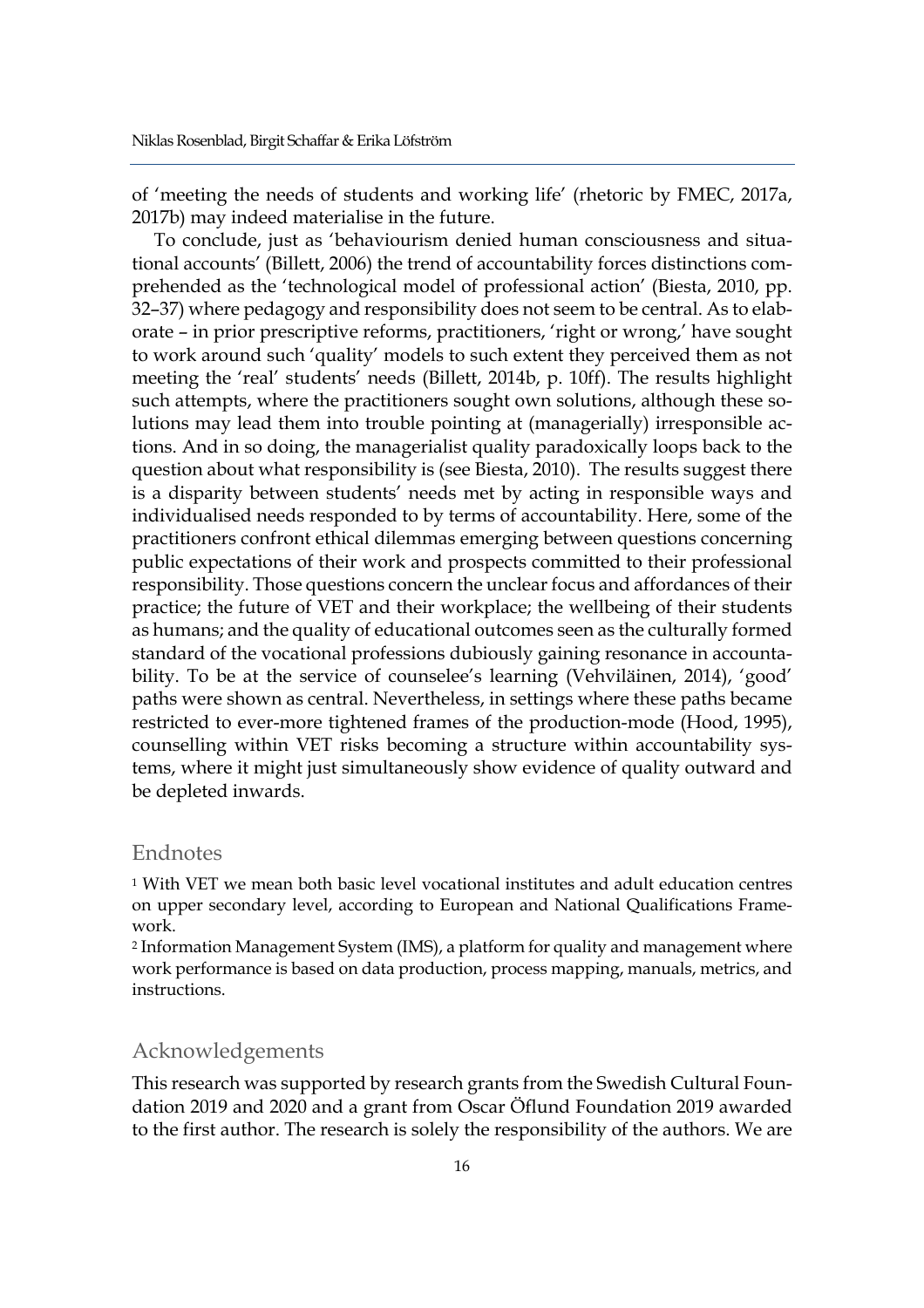thankful for the two anonymous reviewers' comments, of which both were of significant help in developing the article.

# Notes on contributors

**Niklas Rosenblad**, MEng, is a doctoral researcher at the University of Helsinki. His research interest is in socio-cultural concepts of agency formation based on collaborative learning within vocational education and training, seen through the lens of student counselling. He has two decades of prior work experience as a vocational teacher, electrical engineer, and entrepreneur.

**Birgit Schaffar**, PhD, is a university lecturer at the University of Helsinki. Her research focuses on philosophical and ethical questions in education. She has written about the educational relationship, the role of higher and vocational education, the didactics of philosophy, and the methodological and basic conceptual questions in education. Her research has frequently utilised the notion of Bildung.

**Erika Löfström**, PhD, is Professor of Education at the Faculty of Educational Sciences, University of Helsinki, where she leads the Swedish-language primary teacher education. Her research interests include teacher identity, ethics in supervision, and academic integrity.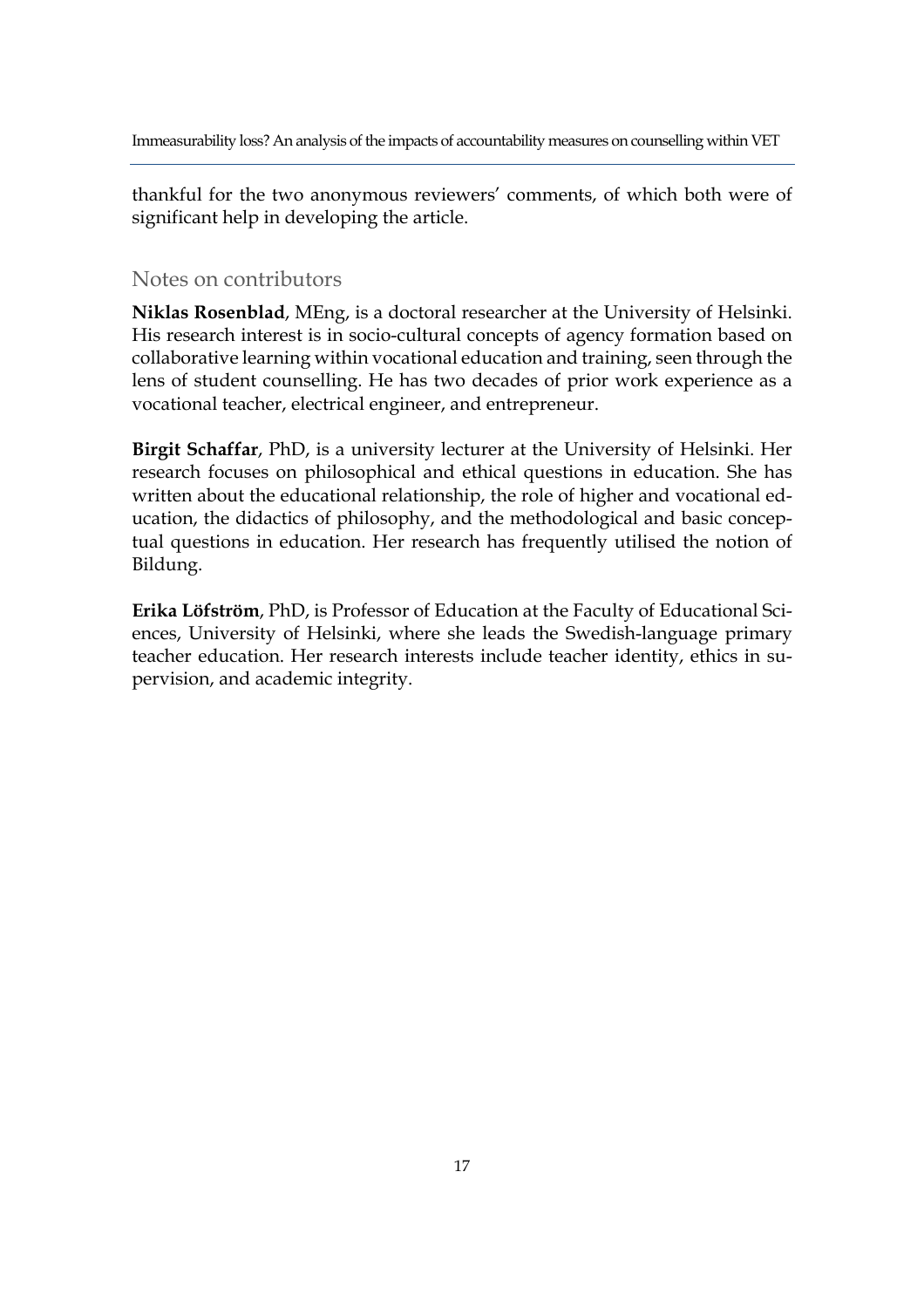# References

- Akkerman, S. F., & Bakker, A. (2011). Boundary crossing and boundary objects. *Review of Educational Research, 81*(2), 132–169.
	- https://doi.org/10.3102/0034654311404435
- Allais, S. (2014). *Selling out education: National qualifications frameworks and the neglect of knowledge*. Sense. https://doi.org/10.1007/978-94-6209-578-6
- Allais, S. (2017). Labour market outcomes of national qualifications frameworks in six countries. *Journal of Education and Work, 30*(5), 457–470. https://doi.org/10.1080/13639080.2016.1243232
- Anderson, T., & Shattuck, J. (2012). Design-based research: A decade of progress in education research? *Educational Researcher, 41*(1), 16–25. https://doi.org/10.3102/0013189X11428813
- Andersson, P., & Fejes, A. (2011). The developing field of validation research. In J. Harris, M. Breier, & C. Wihak (Eds.), *Researching the recognition of prior learning* (pp. 228–247). NIACE.
- Ball, S. J. (2017). *The education debate* (3rd ed.). Policy Press. Bårdsdatter Bakke, I. (2021). Career and cultural context: Collective individualism, egalitarianism and work-centrality in the career thinking of Norwegian teenagers. *British Journal of Guidance & Counselling*. Online first. https://doi.org/10.1080/03069885.2021.1872767
- Bhaskar, R. (2008). *A realist theory of science: With a new introduction*. [First published in 1975]. Routledge.
- Biesta, G. J. J. (2010). *Good education in an age of measurement: Ethics, politics, democracy*. Routledge.
- Billett, S. (2006). Work, subjectivity and learning. In S. Billett, T. Fenwick, & M. Somerville (Eds.), *Work, subjectivity and learning: Understanding learning through working life* (pp. 1–20). Springer.
- Billett, S. (2009). Vocational learning: Contributions of workplaces and educational institutions. In R. Maclean, & D. Wilson (Eds.), *International handbook of education for changing the world of work* (pp. 1711–1723). Unesco-Unevoc.
- Billett, S. (2014a). Mimesis: Learning through everyday activities and interactions at work. *Human Resource Development Review, 13*(4), 462–482. https://doi.org/10.1177/1534484314548275
- Billett, S. (2014b). The standing of vocational education: Sources of its societal esteem and implications for its enactment. *Journal of Vocational Education & Training, 66*(1), 1–21. https://doi.org/10.1080/13636820.2013.867525.
- Billett, S., Harteis, C., & Gruber, H. (2018). Developing occupational expertise through everyday work activities and interactions. In K. Ericsson, R. Hoffman, A. Kozbelt, & A. Williams (Eds.), *The Cambridge handbook of expertise and expert performance* (pp. 105–126). Cambridge University Press. https://doi.org/10.1017/9781316480748.008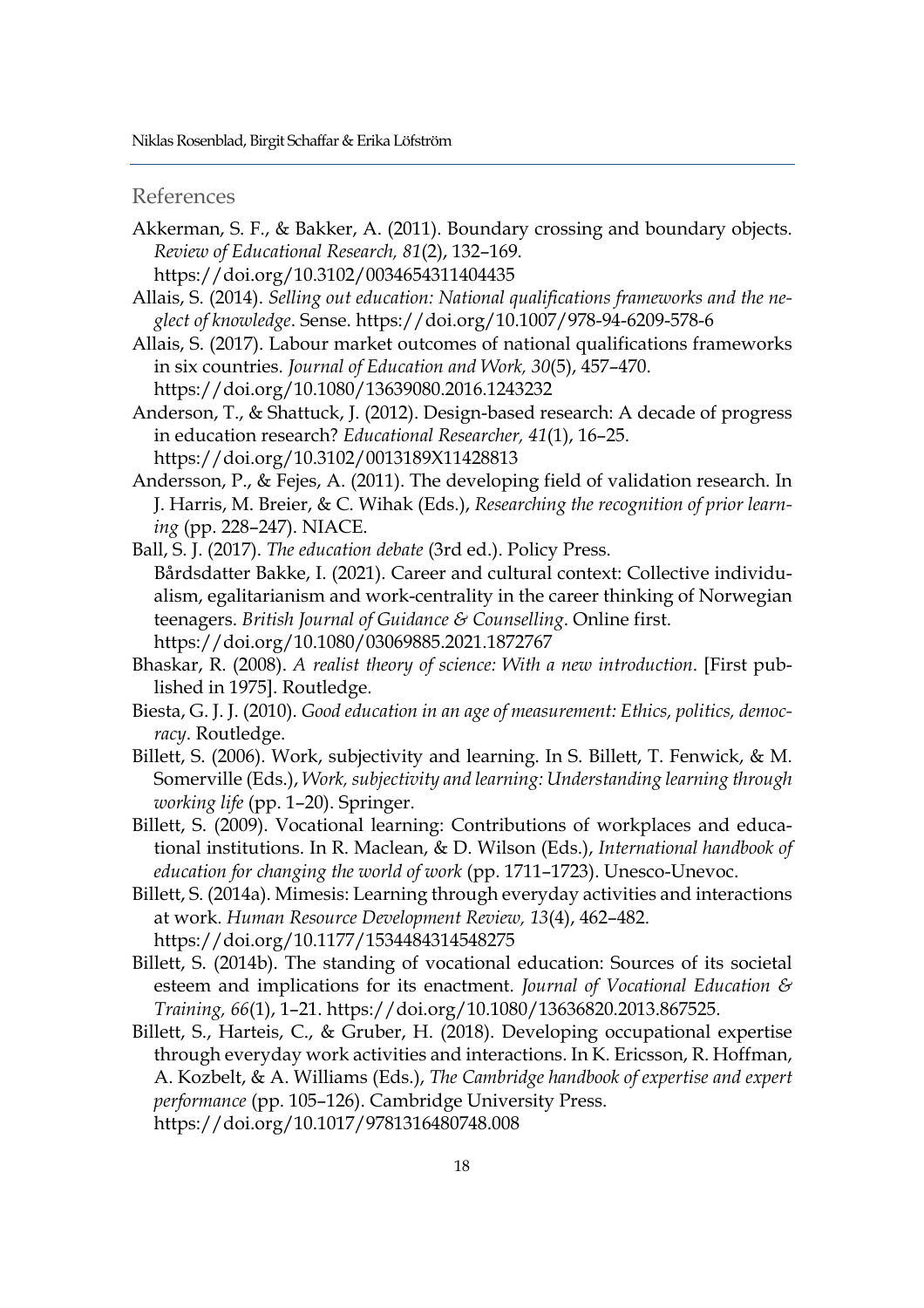- Billett, S., & Pavlova, M. (2005). Learning through working life: Self and individuals' agentic action. *International Journal of Lifelong Education, 24*(3), 195–211. https://doi.org/10.1080/02601370500134891
- Bohlinger, S., Haake, U., Jørgensen, C. H., Toivanen, H., & Wallo, A. (2015). Introduction: Working and learning in times of uncertainty. In S. Bohlinger, U. Haake, C. H. Jørgensen, H. Toivanen, & A. Wallo (Eds.), *Working and learning in times of uncertainty: Challenges to adult, professional and vocational education* (pp. 1–16). Sense Publishers.
- Bornemark, J. (2018a). *Det omätbaras renässans: En uppgörelse med pedanternas världsherravälde* [The renaissance of the immeasurable: A showdown with the world domination of pedants]. Volante.
- Bornemark, J. (2018b). The limits of ratio: An analysis of NPM in Sweden using Nicholas of Cusa's understanding of reason. In A. Btihaj (Ed.), *Metric culture: Ontologies of self-tracking practices* (pp. 235–253). Emerald Publishing Limited.
- Brunila, K. (2013). Hooked on a feeling: Education, guidance and rehabilitation of youth at risk. *Critical Studies in Education, 54*(2), 215–228. https://doi.org/10.1080/17508487.2012.716369
- Brunila, K., & Lundahl, L. (2020). Epilogue: Silences and challenges. In K. Brunila, & L. Lundahl (Eds.), *Youth on the move: Tendencies and tensions in youth policies and practices* (pp. 185–190). Helsinki University Press.

https://doi.org/10.33134/HUP-3-10

- Brunila, K., Mertanen, K., & Mononen Batista-Costa, S. (2020). Economic worries – Therapeutic solutions? Entrepreneurial and therapeutic governing of transitions of young people. In K. Brunila, & L. Lundahl (Eds.), *Youth on the move: Tendencies and tensions in youth policies and practices* (pp. 149–165). Helsinki University Press. https://doi.org/10.33134/HUP-3-8
- Charmaz, K. (2014). *Constructing grounded theory* (2nd ed.). SAGE Publications.
- Engeström, Y. (2001). Expansive learning at work: Toward an activity theoretical reconceptualization. *Journal of Education and Work, 14*(1), 133–156. https://doi.org/10.1080/13639080020028747
- Engeström, Y. (2014). *Learning by expanding: An activity-theoretical approach to developmental research*. Cambridge University Press. https://doi.org/10.1017/CBO9781139814744
- Eteläpelto, A., Vähäsantanen, K. Hökkä, P., & Paloniemi, S. (2013). What is agency? Conceptualizing professional agency at work. *Educational Research Review, 10*, 45–65. https://doi.org//10.1016/j.edurev.2013.05.001
- Finnish Ministry of Education and Culture. (2017a). *VET reform approved: The most extensive education reform in decades*.

https://minedu.fi/sv/-/ammatillisen-koulutuksen-reformi-hyvaksyttiinsuurin-koulutusuudistus-vuosikymmeniin?languageId=en\_US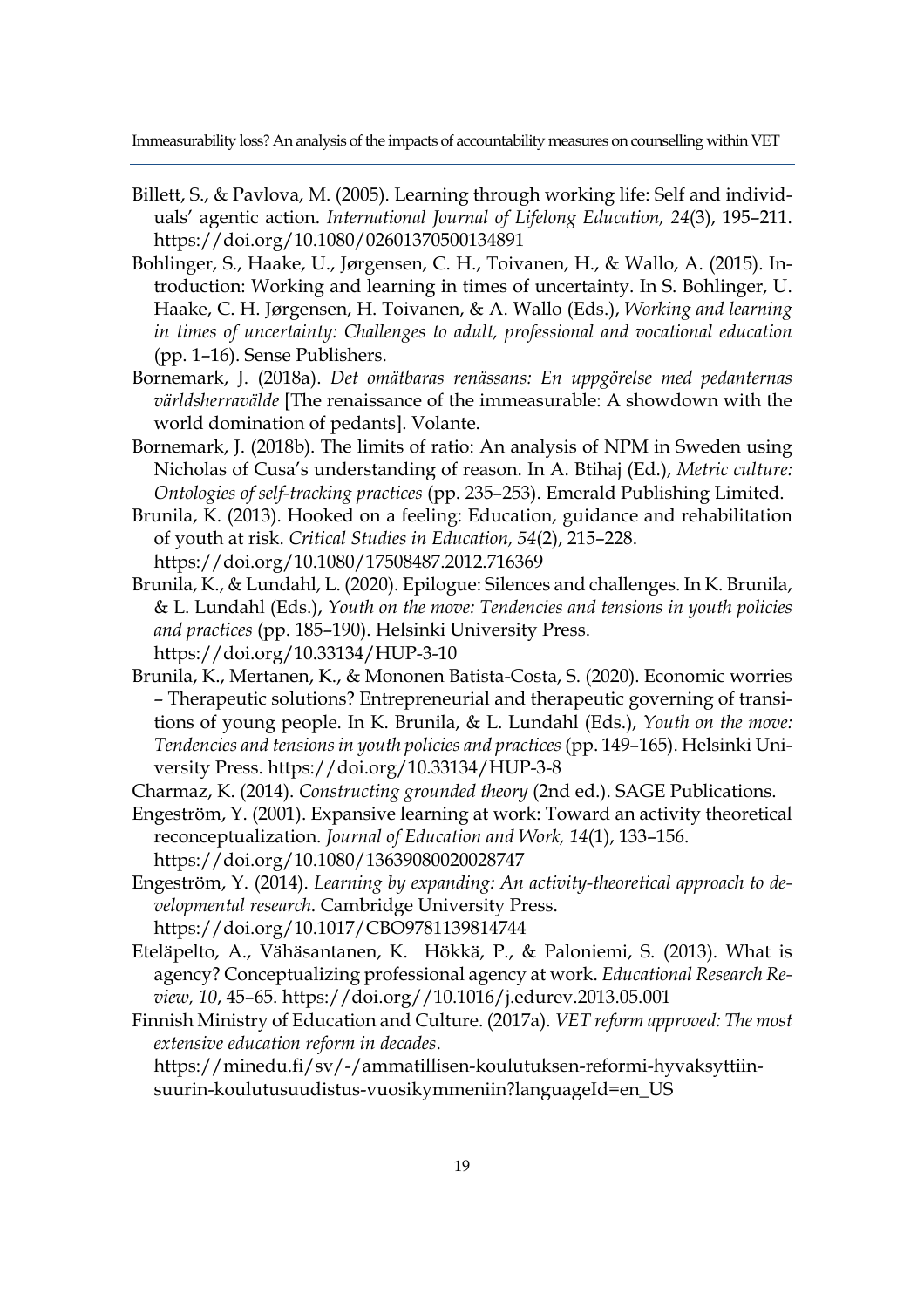Finnish Ministry of Education and Culture. (2017b). *VET will be reformed to meet the needs of students and working life*. https://minedu.fi/en/article/-/asset\_publisher/ammatillisen-koulutuksen-reformi-uudistaa-koulutuksenvastaamaan-opiskelijoiden-ja-tyoelaman-tarpeita

Finnish Ministry of Education and Culture. (2018). *Information, content and definitions for personal competence development plan* (6.2.2018). https://minedu.fi/documents/1410845/5984873/HOKSin%20tietosis%C3%A4lt%C3%B6%20ja%20k%C3%A4sitteist%C3%B6%206.2.2018%20eng/29550b95-fc0c-418b-997d-b1837f48b7ef

Finnish Ministry of Education and Culture. (2020). *VET's funding based on outcomes, efficiency and effectiveness*. https://minedu.fi/en/administration-and-finance-vet

Finnish National Agency for Education. (2015). *Inspiring and strengthening the competence-based approach in all VET in Finland*. Grano. https://www.oph.fi/en/statistics-and-publications/publications/inspiringand-strengthening-competence-based-approach-all

- Finnish National Agency for Education. (2020). *National vocational qualifications requirements in Finland*. https://eperusteet.opintopolku.fi/#/en/selaus/kooste/ammatillinenkoulutus?hakutyyppi=perusteet
- Finnish National Agency for Education. (2021). *Guidance and counselling in vocational education and training*. https://www.oph.fi/en/education-and-qualifications/guidance-and-counselling-vocational-education-and-training
- Finnish National Board on Research Integrity. (2019). *The ethical principles of research with human participants and ethical review in the human sciences in Finland*. https://tenk.fi/sites/default/files/2021-01/Ethical\_review\_in\_human\_sciences\_2020.pdf
- Hood, C. (1995). Contemporary public management: A new global paradigm? *Public Policy and Administration, 10*(2), 104–117. https://doi.org/10.1177/095207679501000208
- Hood, C., & Peters, G. (2004). The middle aging of New Public Management: Into the age of paradox? *Journal of Public Administration Research and Theory, 14*(3), 267–282. https://doi.org/10.1093/jopart/muh019
- Hooley, T., & Rice, S. (2019). Ensuring quality in career guidance: A critical review. *British Journal of Guidance & Counselling, 47*(4), 472–486. https://doi.org/10.1080/03069885.2018.1480012
- Hooley, T., Watts, A. G., Sultana, R. G., & Neary, S. (2013). The 'blueprint' framework for career management skills: A critical exploration. *British Journal of Guidance & Counselling, 41*(2), 117–131.

https://doi.org/10.1080/03069885.2012.713908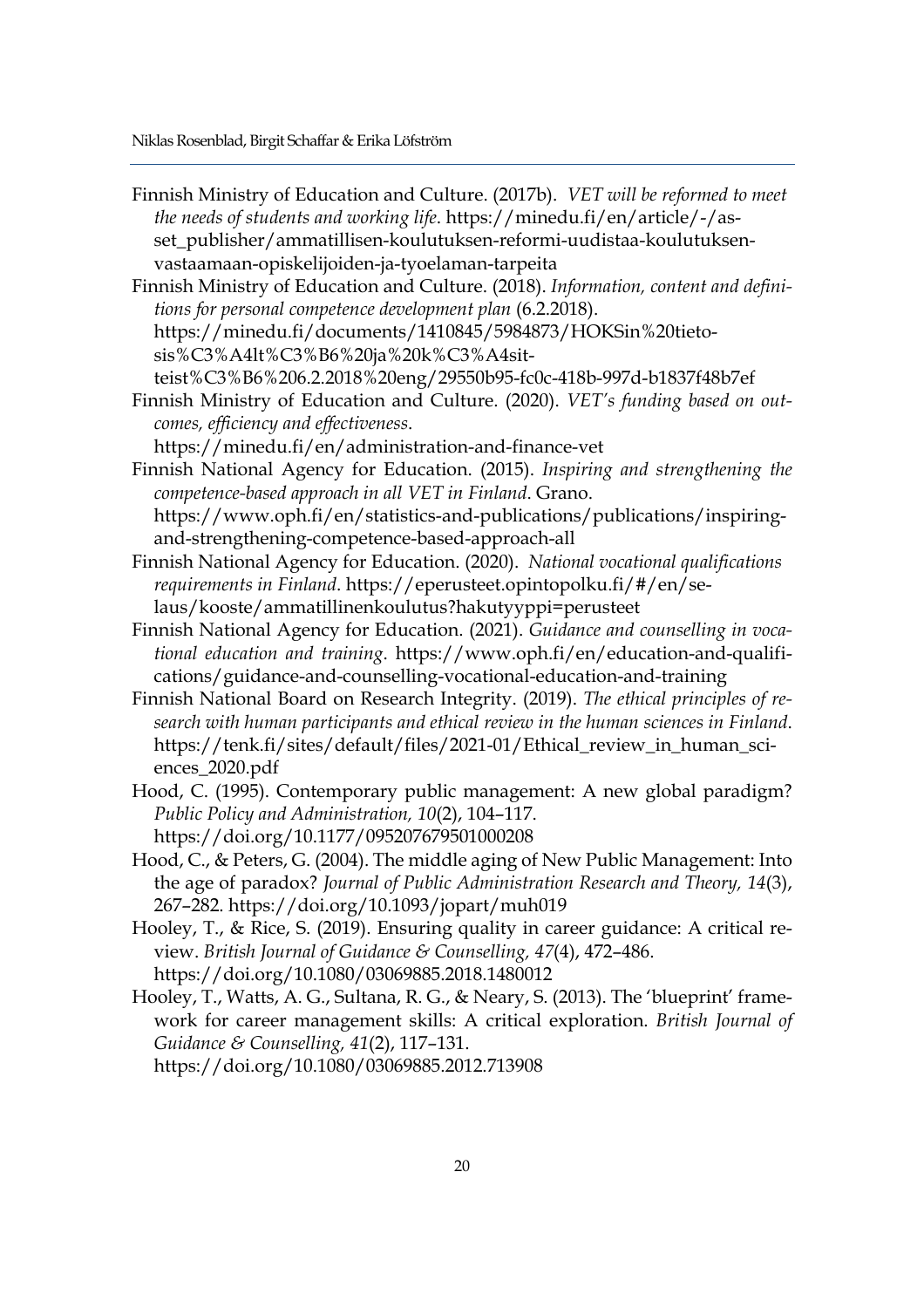- Isopahkala-Bouret, U. (2013). Hyvä suoritus! Osaamislähtöisen arviointikäytäntöjen soveltaminen ja seuraukset [Good performance! Application and consequences of competence-based assessment practices]. In K. Brunila, K. Hakala, E. Lahelma, & A. Teittinen (Eds.), *Ammatillinen koulutus ja yhteiskunnalliset eronteot* (pp. 47–62). Gaudeamus Helsinki University Press.
- Järvinen, T. (2020). Social background and labour market careers of young people: A comparision of two cohorts of Finnish young people not in employment, education or training (NEET). In K. Brunila, & L. Lundahl (Eds.), *Youth on the move: Tendencies and tensions in youth policies and practices* (pp. 37–56). Helsinki University Press. https://doi.org/10.33134/HUP-3-3
- Jørgensen, C. H. (2008). School and workplace as learning environments in vocational education and training. In V. Aarkrog, & C. H. Jørgensen (Eds.), *Divergence and convergence in education and work* (pp. 171–195). Peter Lang. https://doi.org/10.3726/978-3-0351-0424-0
- Jørgensen, C. H. (2015). Challenges for work-based learning in vocational education and training in the Nordic countries. In S. Bohlinger, U. Haake, C. H. Jørgensen, H. Toivanen, & A. Wallo (Eds.), *Working and learning in times of uncertainty* (pp. 159–172). Sense Publishers.
- Kontio, K., Pikkarainen, E., & Mathlin, V.-M. (2019). Sivistys, talous ja ammattikasvatuksen uudistus [Bildung, economy and reform of vocational education]. *Ammattikasvatuksen aikakauskirja, 21*(3), 9–24.
- Kvale, S., & Brinkmann, S. (2014). *Den kvalitativa forskningsintervjun* [The qualitative research interview]. Studentlitteratur.
- Magee, M., Kuijpers, M., & Runhaar, P. (2021). How vocational education teachers and managers make sense of career guidance. *British Journal of Guidance & Counselling*. Online first. https://doi.org/10.1080/03069885.2021.1948970
- Masoud, A., Kurki, T., & Brunila, K. (2020). 'Learn skills and get employed': Constituting the employable refugee subjectivity through integration policies and training practices. In K. Brunila, & L. Lundahl (Eds.), *Youth on the move: Tendencies and tensions in youth policies and practices* (pp. 101–123). Helsinki University Press. https://doi.org/10.33134/HUP-3-6
- Mikkonen, S., Pylväs, L., Rintala, H., Nokelainen, P., & Postareff, L. (2017). Guiding workplace learning in vocational education and training: A literature review. *Empirical Research in Vocational Education and Training, 9*(1), Article 9. https://doi.org/10.1186/s40461-017-0053-4
- Moreno da Fonseca, P. (2015). Guidance systems across Europe: Heritage, change and the art of becoming. *British Journal of Guidance & Counselling, 43*(3), 351– 366. https://doi.org/10.1080/03069885.2015.1028887
- Nokelainen, P., Asplund, R., Juujärvi, S., & Kovalainen, A. (2018). Muutokset haastavat ammatillisen koulutuksen [Changes that are challenging vocational education]. *Ammattikasvatuksen aikakauskirja*, (1), 1–8.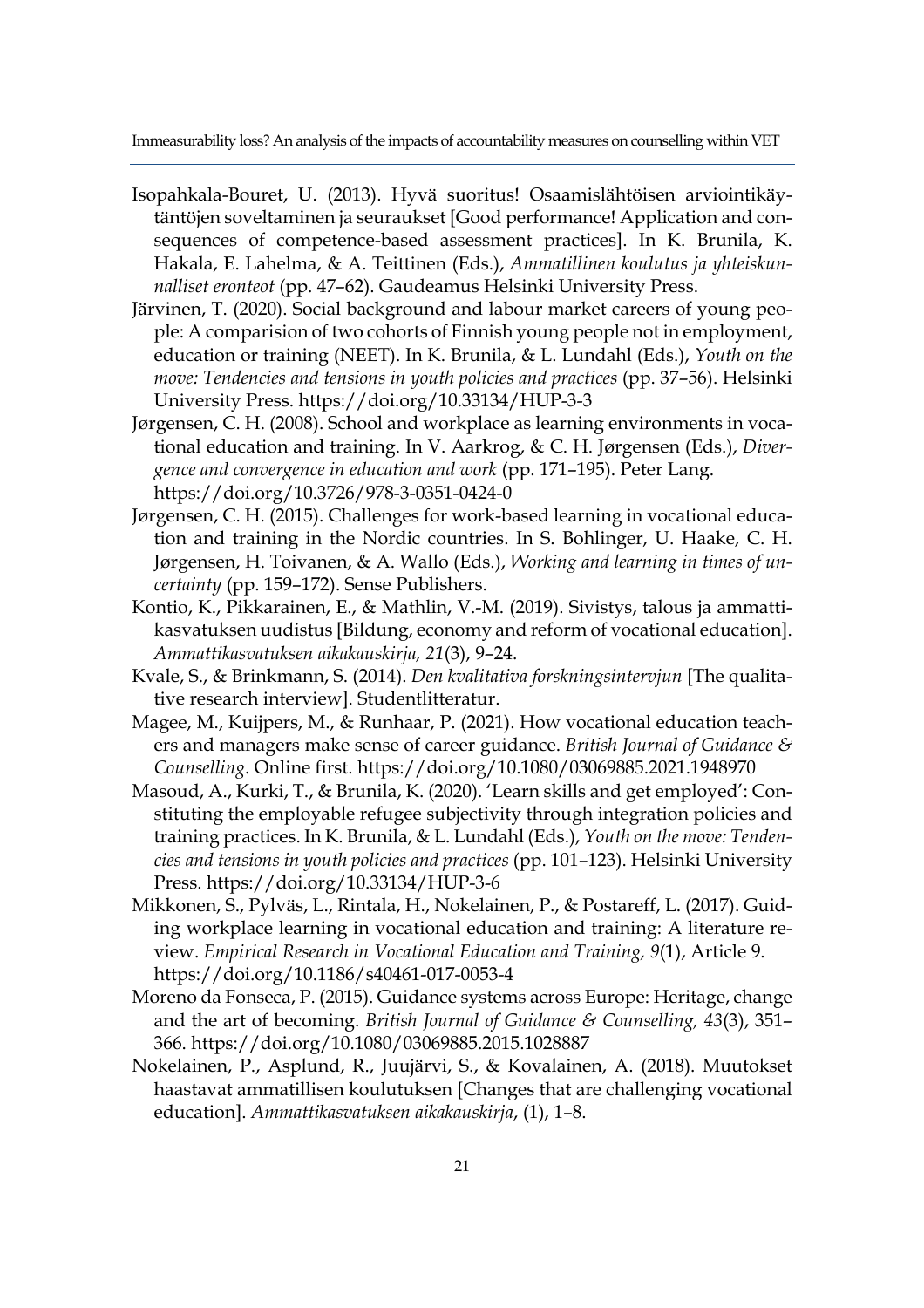- Okolie, U. C., Nwajiuba, C. A., Binuomote, M. O., Osuji, C. U., Onajite, G. O., & Igwe, P. A. (2020). How careers advice and guidance can facilitate career development in technical, vocational education, and training graduates: The case in Nigeria. *Australian Journal of Career Development, 29*(2), 97–106. https://doi.org/10.1177/1038416220916814
- Onnismaa, J., & Pasanen, H. (2020). Identiteetit markkinoilla [Identities on the labour market ]. In K. Brunila, J. Onnismaa, & H. Pasanen (Eds.), *Koko elämä töihin* (pp. 245–281). Vastapaino.
- Onnismaa, J., Pasanen, H., & Spangar, T. (2000a). *Ohjaus ammattina ja tieteenalana I: Ohjauksen lähestymistavat ja ohjaustutkimus* [Counselling as profession and scientific discipline I: Approaches of counselling and counselling research]. PS-kustannus.
- Onnismaa, J., Pasanen, H., & Spangar, T. (2000b). *Ohjaus ammattina ja tieteenalana II: Ohjauksen toimikentät* [Counselling as profession and scientific discipline II: Fields of counselling]. PS-kustannus.
- Onnismaa, J., Pasanen, H., & Spangar, T. (2004). *Ohjaus ammattina ja tieteenalana III: Ohjaustyön välineet* [Counselling as profession and scientific discipline III: Instruments of counselling]. PS-kustannus.
- Peavy, V. R., & Auvinen, P. (2002). Ammattivalinnan ja urasuunnittelun ohjaus postmodernina aikana [Counselling of vocational choices and careers in the postmodernism]. In J. Onnismaa, H. Pasanen, & T. Spangar (Eds.), *Ohjaus ammattina ja tieteenalana 1* (pp. 14–40). PS-kustannus.
- Raggatt, P., & Williams, S. (1999). *Government, markets and vocational qualifications: An anatomy of policy*. Routledge. https://doi.org/10.4324/9780203487266
- Rosenblad, N., Schaffar, B., & Löfström, E. (2020). *A design-research of counselling forming personalisation in vocational education in Finland teacher education policy in Europe.* Conference: Sustainability and ethics in teacher education and education policy TEPE 2020, Helsinki.
- Rosenblad, N., Schaffar, B., & Löfström, E. (2021). *Guidance counselling beyond the notions of 'student's needs' and '(l)earning of competence' in Finnish upper secondary VET*. NORDYRK Conference, Linköping Online, Sweden.
- Säljö, R. (2014). *Lärande i praktiken: Ett sociokulturellt perspektiv* [Learning in practice: A sociocultural perspective]. Studentlitteratur.
- Savoie, D. J. (1995). *Thatcher, Reagan, Mulroney*. Pittsburgh University Press.
- Schaffar, B. (2021). Competent uses of competence: On the difference between a value-judgment and empirical assessability. *Nordic Journal of Studies in Educational Policy, 7*(2), 55–64. https://doi.org/10.1080/20020317.2021.1958993
- Schön, D. A. (1983). *The reflective practitioner*. Basic Books.
- Timmermans, S., & Tavory, I. (2012). Theory construction in qualitative research: From grounded theory to abductive analysis. *Sociological Theory, 30*(3), 167– 186. https://doi.org/10.1177/0735275112457914